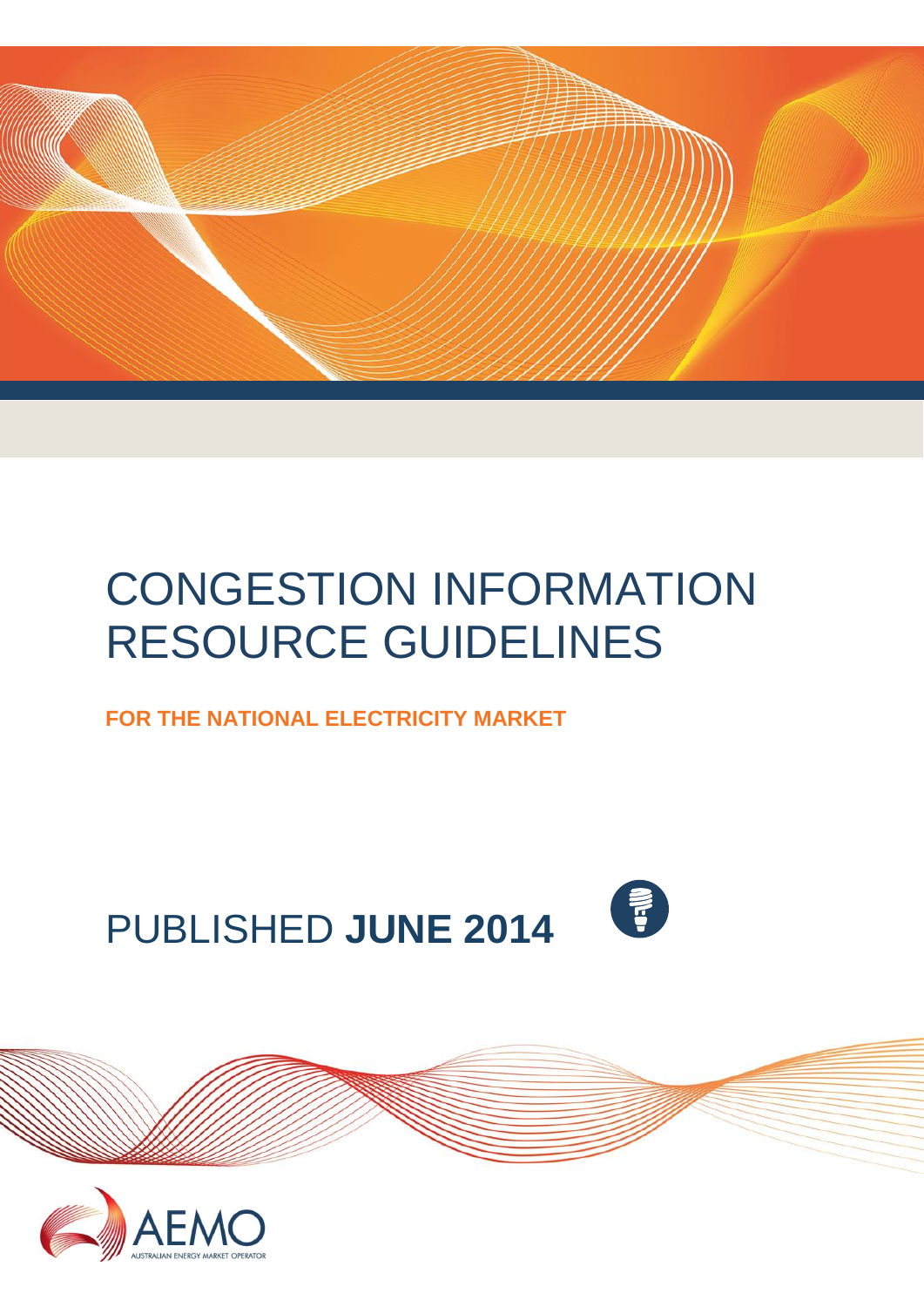

## <span id="page-1-0"></span>IMPORTANT NOTICE

#### **Purpose**

F)

AEMO has prepared this document to provide information about the congestion information resource (CIR), as at the date of publication.

#### **Disclaimer**

This document or the information in it may be subsequently updated or amended. This document does not constitute legal or business advice, and should not be relied on as a substitute for obtaining detailed advice about the National Electricity Law (NEL), the National Electricity Rules (NER), or any other applicable laws, procedures or policies. AEMO has made every effort to ensure the quality of the information in this document but cannot guarantee its accuracy or completeness.

Accordingly, to the maximum extent permitted by law, AEMO and its officers, employees and consultants involved in the preparation of this document:

- make no representation or warranty, express or implied, as to the currency, accuracy, reliability or completeness of the information in this document; and
- are not liable (whether by reason of negligence or otherwise) for any statements or representations in this document, or any omissions from it, or for any use or reliance on the information in it.

Copyright 2014. Australian Energy Market Operator Limited. The material in this publication may be used in accordance with the [copyright permissions](http://www.aemo.com.au/en/About-AEMO/Copyright-Permissions) on AEMO's website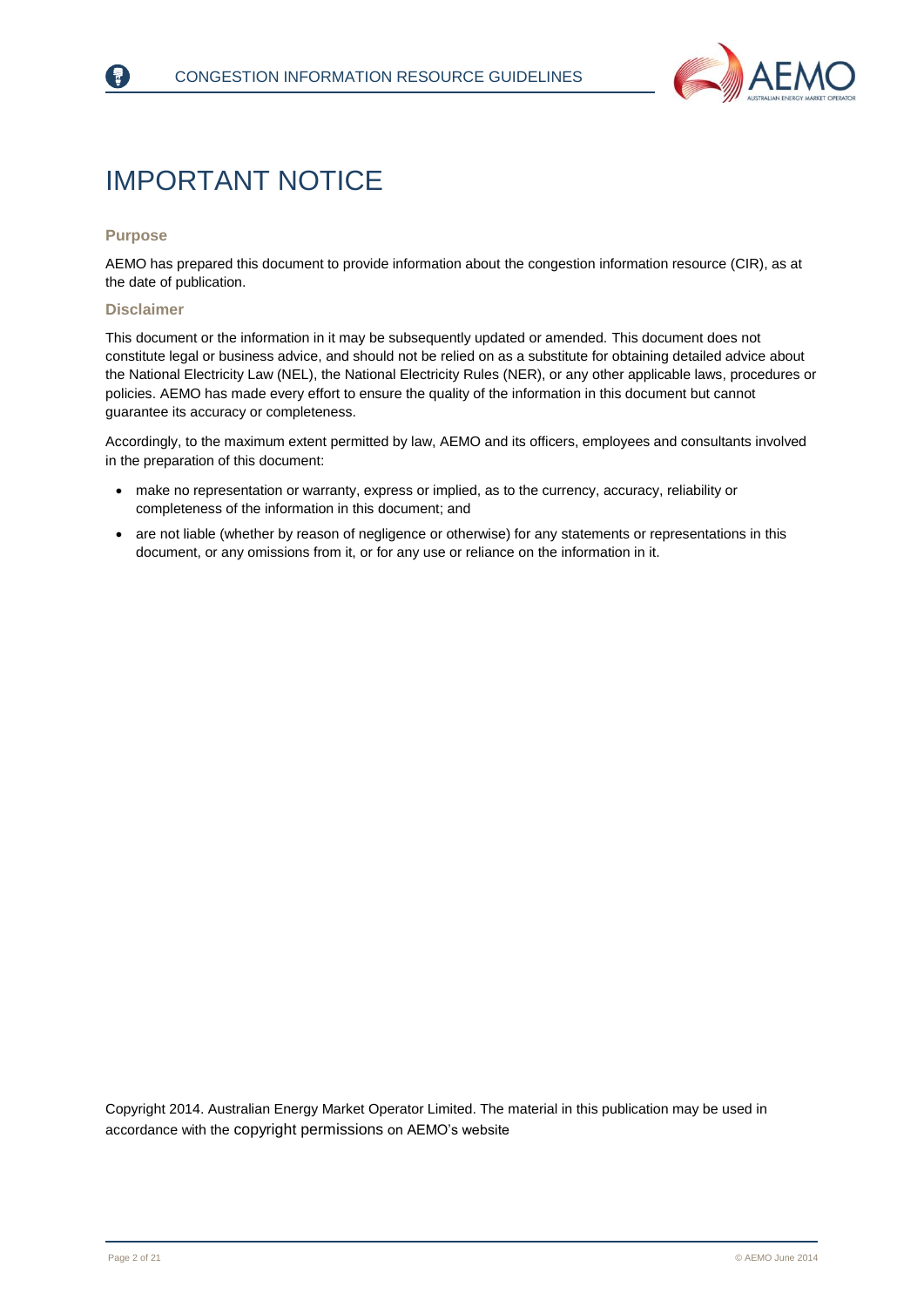



## <span id="page-2-0"></span>VERSION RELEASE HISTORY

| <b>Version</b><br>number | Release<br>date    | Author                      | <b>Comments</b>                                                                                                                                                                               |
|--------------------------|--------------------|-----------------------------|-----------------------------------------------------------------------------------------------------------------------------------------------------------------------------------------------|
| 5                        | 25 June<br>2014    | Ben Blake, Mahsa<br>Ahmadi  | Full document review. Updated for 2014 consultation, changed<br>Interconnector Quarterly performance report section, updated Planned<br>Electricity Network Outages to match current practice |
| 4                        | 25 June<br>2013    | Ben Blake                   | Updated for 2013 consultation, updated URLs, updated list of CIR items,<br>removed minimum information section                                                                                |
| 3                        | 27 June<br>2012    | Ben Blake                   | Converted to new AEMO template. Updated for 2012 consultation. Updated<br>URLs for new AEMO website. Included updated CIR items list in Appendix 1                                            |
| $\overline{2}$           | 27 June<br>2011    | Ben Blake, Edwin<br>Ong     | Updated for 2011 consultation. Included revised disclaimer, revisions to<br>match AEMO style guide.                                                                                           |
| 1.2                      | 6 July 2010        | Ben Blake                   | Added AEMO disclaimer                                                                                                                                                                         |
| 1.1                      | 30 April 2010      | Ben Blake                   | Added heat map section to Appendix, minor corrections                                                                                                                                         |
| 1                        | 28 April 2010      | <b>Ben Blake</b>            | Included extra fields for NOS, added NOS 24 hour summary                                                                                                                                      |
| 1<br><b>DRAFT</b>        | 1 March<br>2010    | Ben Blake                   | Document tidy up, included changes for the Final CIR, removed references<br>to interim CIR and NER 11.30.x                                                                                    |
| Interim                  | 28 October<br>2009 | Ben Blake,<br>Michael Lyons | Original document for the Interim CIR                                                                                                                                                         |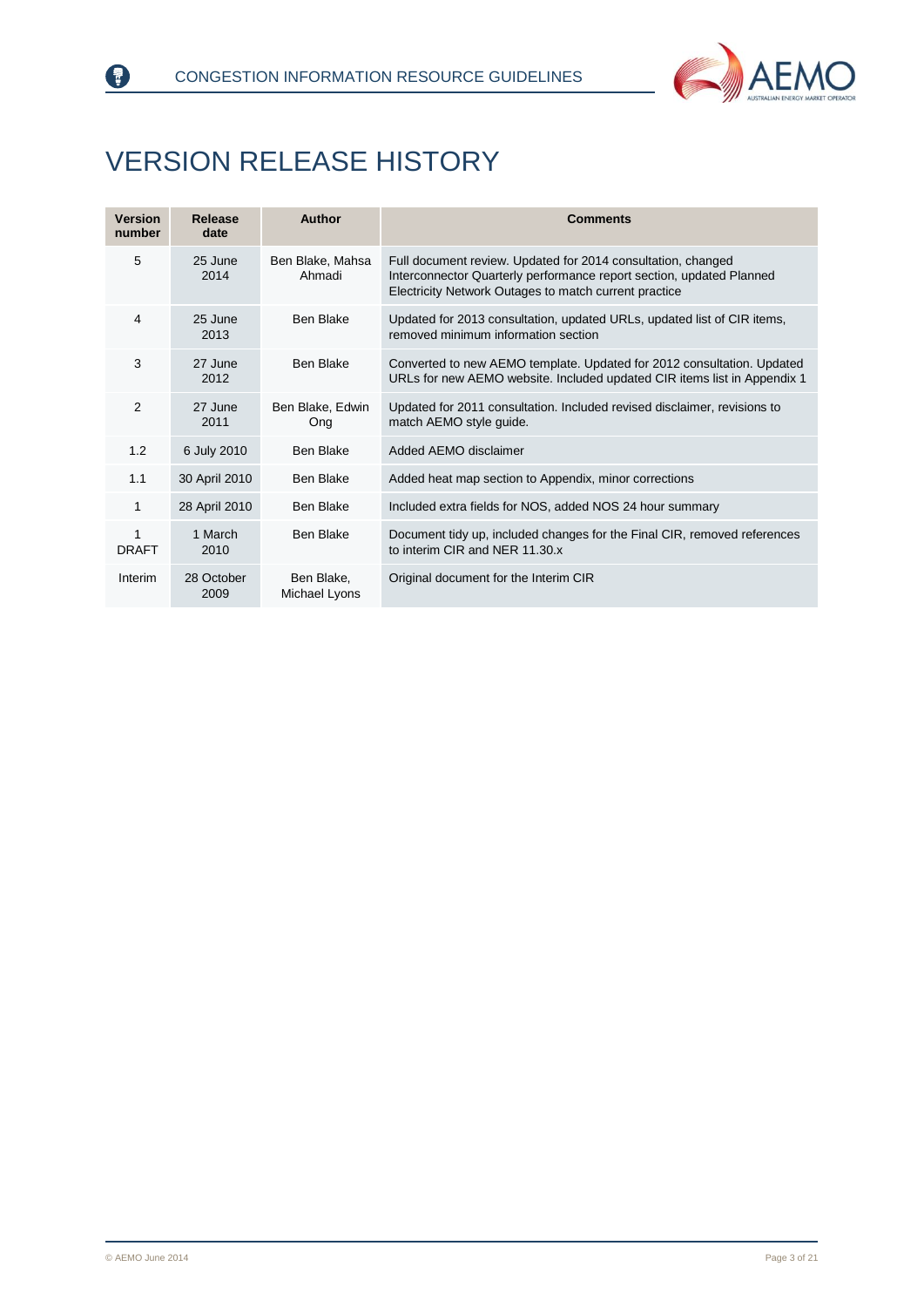

## **CONTENTS**

|              | <b>IMPORTANT NOTICE</b>                                                         | $\overline{2}$        |
|--------------|---------------------------------------------------------------------------------|-----------------------|
|              | <b>VERSION RELEASE HISTORY</b>                                                  | 3                     |
|              | <b>1. OVERVIEW</b>                                                              | 6                     |
| 1.1.         | History of the CIR                                                              | $6\phantom{1}6$       |
| 1.2.         | Description of the CIR                                                          | $6\phantom{1}6$       |
| 1.3.         | Layout of this document                                                         | $6\phantom{1}6$       |
| 1.4.         | Location of the CIR                                                             | $\overline{7}$        |
| 1.5.         | <b>Future CIR development</b>                                                   | $\overline{7}$        |
|              | <b>2. POLICY AND PROCESS DOCUMENTATION</b>                                      | 8                     |
| 2.1.         | <b>Constraint Formulation Guidelines</b>                                        | 8                     |
| 2.2.         | <b>Constraint Naming Guidelines</b>                                             | 8                     |
| 2.3.         | <b>Constraint Implementation Guidelines</b>                                     | 8                     |
| 2.4.         | Schedule of Constraint Violation Penalty Factors                                | 8                     |
| 2.5.         | Confidence Levels, Offsets, and Operating Margins: Policy Document              | $\boldsymbol{9}$      |
| 2.6.         | Over-constrained dispatch re-run process                                        | $\overline{9}$        |
| 2.7.<br>2.8. | <b>Constraint Frequently Asked Questions</b><br><b>Limits Advice Guidelines</b> | $\boldsymbol{9}$<br>9 |
|              | <b>3. EDUCATIONAL MATERIAL</b>                                                  | 10                    |
| 3.1.         | <b>Training Courses</b>                                                         | 10                    |
| 3.2.         | <b>Videos</b>                                                                   | 10                    |
|              | <b>4. NETWORK STATUS AND CAPABILITY</b>                                         | 11                    |
| 4.1.         | Network Outage Scheduler                                                        | 11                    |
| 4.2.         | <b>Transmission Equipment Ratings</b>                                           | 12                    |
| 4.3.         | <b>Planned Electricity Network Outages</b>                                      | 13                    |
| 4.4.         | Electricity market data available via the MMS web portal                        | 14                    |
| 4.5.         | <b>Plain English Constraint Equations</b>                                       | 14                    |
| 4.6.         | Transmission line diagrams                                                      | 14                    |
|              | 5. STATISTICAL REPORTING STREAMS                                                | 15                    |
| 5.1.         | <b>Comparison of Regional and Locational Prices</b>                             | 15                    |
| 5.2.         | <b>Interconnector Quarterly Performance Report</b>                              | 15                    |
| 5.3.         | Interconnector Limits for MT PASA                                               | 16                    |
| 5.4.         | <b>Annual Constraint Report</b>                                                 | 16                    |
| 5.5.<br>5.6. | <b>AEMO Incident Reports</b>                                                    | 16<br>16              |
|              | <b>Monthly Constraint Reports</b>                                               |                       |
|              | <b>6. ISSUES AND TRANSITIONAL ARRANGEMENTS</b>                                  | 17                    |
| 6.1.         | National Transmission Network Development Plan                                  | 17                    |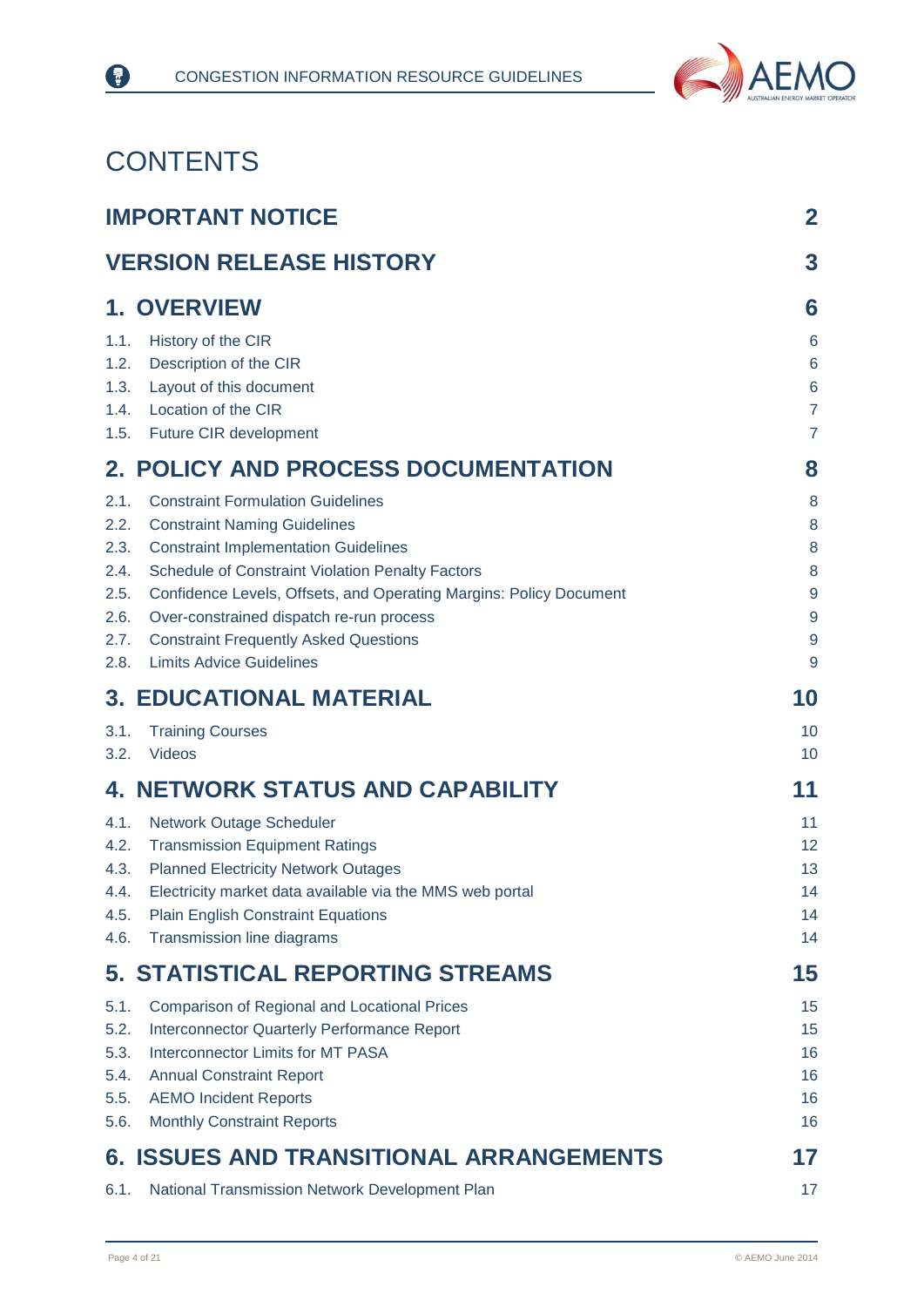



| 6.2. TNSP Annual Planning Reports<br><b>TNSP network augmentations</b><br>6.3. | 17<br>17 |
|--------------------------------------------------------------------------------|----------|
| 7. APPENDIX 1: ITEMS REQUESTED FOR THE CIR                                     | 18       |
| <b>MEASURES AND ABBREVIATIONS</b>                                              | 21       |
| Abbreviations<br>7.1.                                                          | 21       |
| <b>TABLES</b>                                                                  |          |

Table 7-1 — [Items requested for the CIR](#page-17-1) 18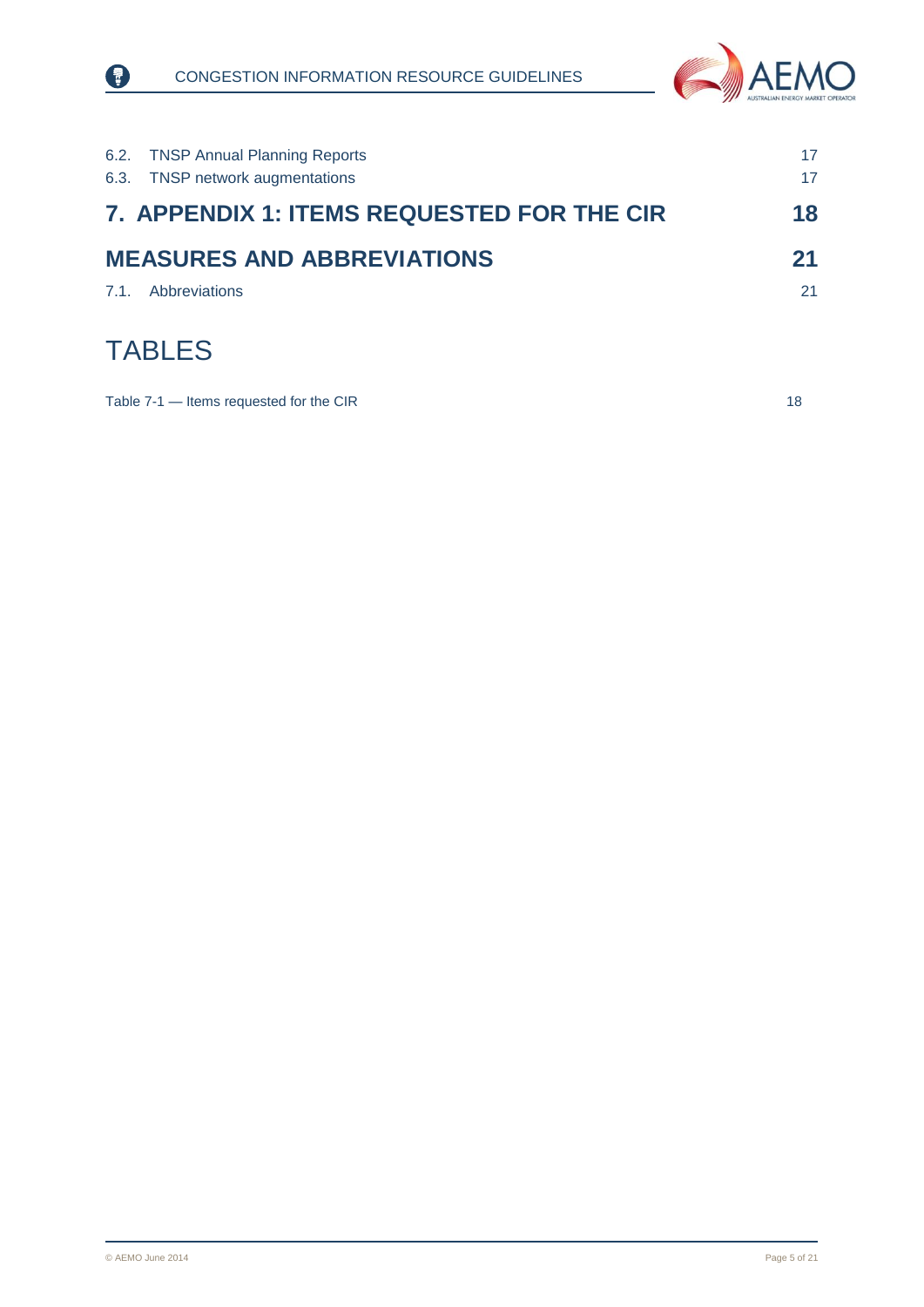

## <span id="page-5-0"></span>1. OVERVIEW

The Congestion Information Resource Guidelines (CIR Guidelines) provide CIR users with a reference that:

- Readily identifies what information is available in the CIR and where to find it.
- Assists in interpreting information contained in the CIR.
- Assists in understanding how information in the CIR is derived.
- Assist with stakeholder consultation during CIR development.

This version (v5) of the CIR Guidelines is effective from 1 September 2015.

### <span id="page-5-1"></span>**1.1. History of the CIR**

Following completion of its Congestion Management Review in early 2008<sup>1</sup>, the Australian Energy Market Commission (AEMC) recommended to the Ministerial Council on Energy (MCE) that AEMO establish and maintain a CIR.

The NER was subsequently changed to reflect the AEMC Rule titled "National Electricity Amendment (CIR Rule) No 16 2009", effective 1 September 2009.

To meet its NER obligations AEMO:

- Established an interim CIR in October 2009.
- Established the first CIR in September 2011.
- Has undertaken annual consultations on the CIR development since 2010.
- Develop the CIR based on submissions to the annual consultations.

### <span id="page-5-2"></span>**1.2. Description of the CIR**

The objective of the CIR is to provide information, in a cost effective manner, to National Electricity Market (NEM) participants that enables an understanding of network congestion patterns and projections of market outcomes in the presence of network congestion.

### <span id="page-5-3"></span>**1.3. Layout of this document**

\_\_\_\_\_\_\_\_\_\_\_\_\_\_\_\_\_\_\_\_\_\_\_\_\_\_\_\_\_\_\_\_\_\_\_\_\_\_\_\_\_\_\_\_\_\_\_\_\_\_

Each chapter in this document relates to one of the five sections on the CIR website. These are:

- Policy and Processes: Contains congestion-related policies and procedures used by AEMO to manage network congestion in the NEM.
- Educational Material: Contains information about AEMO's constraint management course.
- Network Status and Capability: Contains information relating to forecast and past transmission outages, and the implications of those outages for electrical transfer capability.
- Statistical Reporting Streams: Contains routine analyses of specific aspects of transmission congestion, updated periodically.
- Issues and Transitional Arrangements: Contains information on aspects of congestion management currently under development or subject to change.

<sup>1</sup> AER. Congestion Management Review. Available at: [http://www.aemc.gov.au/Markets-Reviews-Advice/Congestion-](http://www.aemc.gov.au/Markets-Reviews-Advice/Congestion-Management-Review)[Management-Review.](http://www.aemc.gov.au/Markets-Reviews-Advice/Congestion-Management-Review) Viewed: 7 April 2014.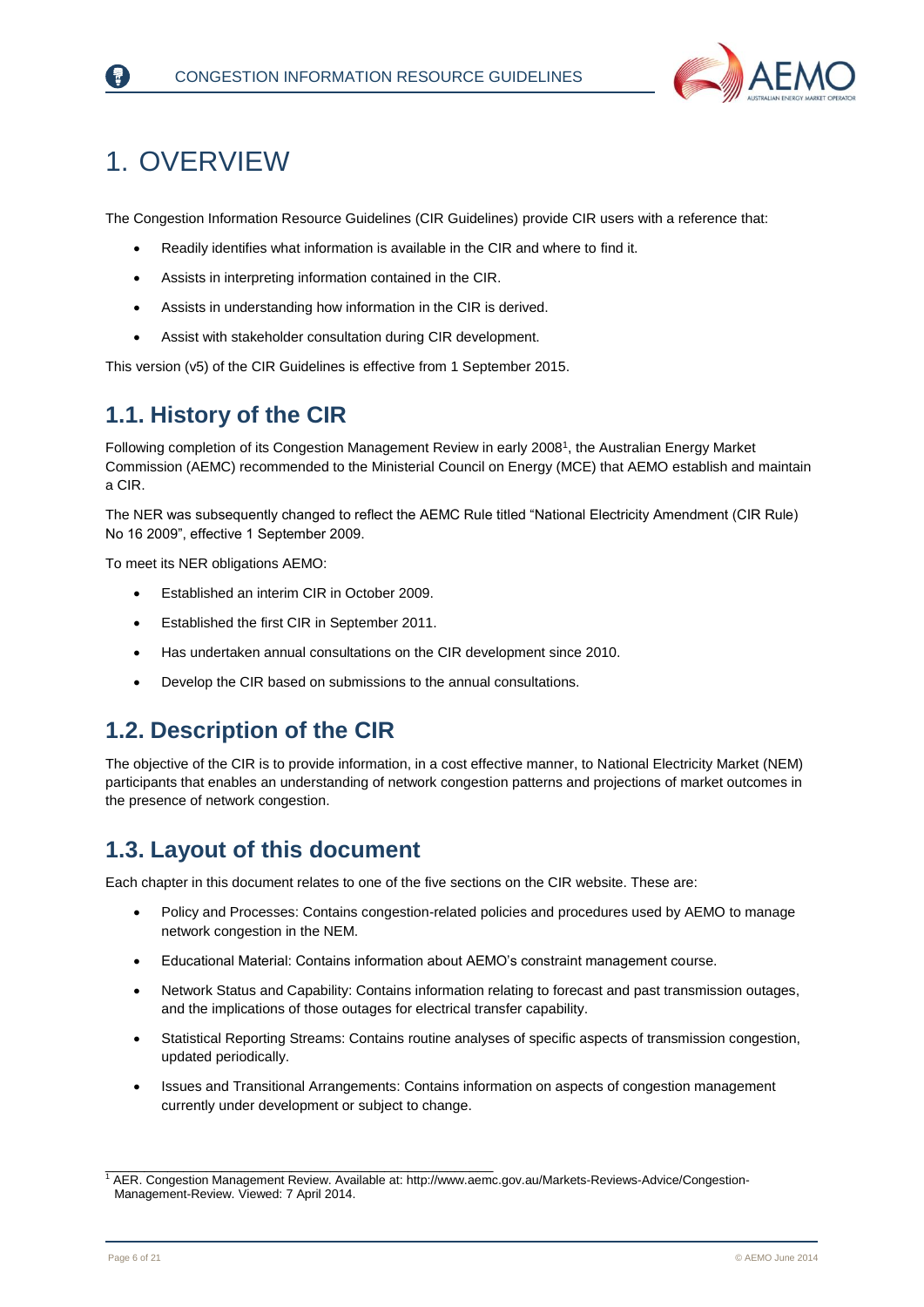

### <span id="page-6-0"></span>**1.4. Location of the CIR**

The CIR is available on AEMO's website at[: http://www.aemo.com.au/Electricity/Market-Operations/Congestion-](http://www.aemo.com.au/Electricity/Market-Operations/Congestion-Information-Resource)[Information-Resource.](http://www.aemo.com.au/Electricity/Market-Operations/Congestion-Information-Resource)

### <span id="page-6-1"></span>**1.5. Future CIR development**

AEMO continues to develop the CIR to match stakeholder needs in line clause 3.7A(d). To manage this process AEMO:

- Includes CIR development as a standing agenda item for NEM Wholesale Consultative Forum (NEMWCF) meetings. Item proposals for change, proposal viability, and priorities are discussed in some detail. AEMO and stakeholder groups are expected to undertake action items for analysis and discussion between meetings.
- Approximately once a year, distribute the NEMWCF's position for consultation in accordance with Rule 3.7A(d).
- Conducts formal stakeholder consultation in accordance with clause 3.7A(d) to determine how the CIR guidelines should be changed.
- Continues this process on an ongoing basis.

AEMO undertakes a cost–benefit analysis of proposals to change the CIR. This is managed using a release planning strategy similar to that used for AEMO's market systems. Under this approach:

- All proposals accepted through the consultation process are ranked in terms of relative benefit based upon certain criteria. This ranking is developed as part of the consultation process.
- Resources required to implement each proposal are identified. This includes both development costs, ongoing operational costs, and resources required by transmission network service providers (TNSPs) where appropriate.
- The proposals are then grouped into annual releases according to the ranking and the resources available for each release.

Some proposals may take several years to implement. If proponents considered this unacceptable, AEMO, in consultation with the NEMWCF, can assess whether the cost to accelerate the work is justified.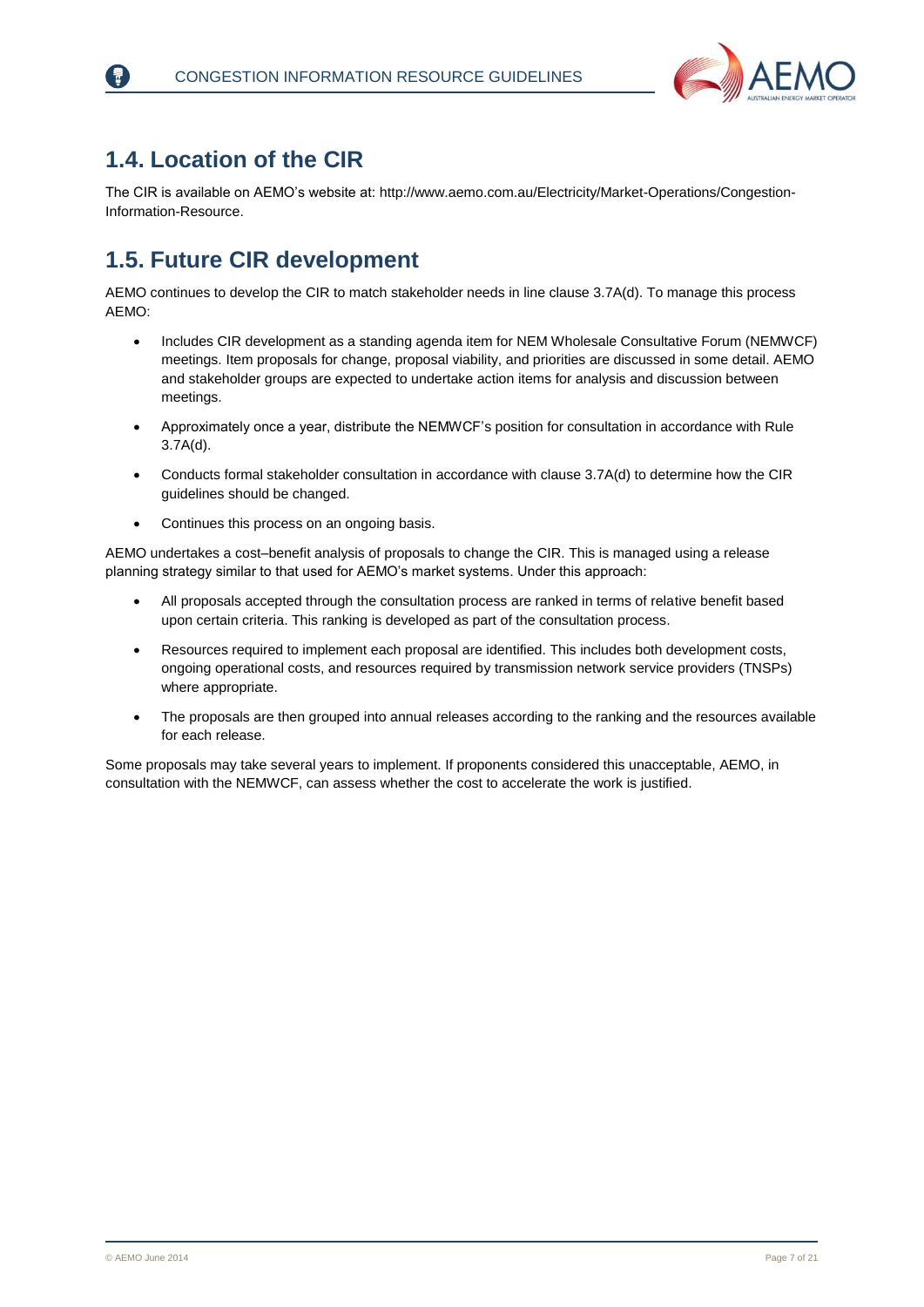

## <span id="page-7-0"></span>2. POLICY AND PROCESS DOCUMENTATION

The Policies and Process section of the CIR contains the policies and procedures AEMO uses to manage network congestion. A list of the policies and procedures is set out below, followed by a brief description of the information they contain.

### <span id="page-7-1"></span>**2.1. Constraint Formulation Guidelines**

AEMO follows the Constraint Formulation Guidelines when developing constraint equations. This document includes:

- The methodology used to develop constraint equation terms and co-efficients.
- The policy on what terms appear on the left or right hand side of a constraint equation to allow AEMO to control all the variables (i.e., a fully co-optimised constraint equation).
- The circumstances when AEMO would use an alternative constraint formulation.
- How AEMO receives information from market participants.
- The policy on negative residue management.
- The process for invoking and revoking constraint equations.

This document is updated via formal Rules consultation.

### <span id="page-7-2"></span>**2.2. Constraint Naming Guidelines**

Each constraint set, constraint equation, and constraint function stored in AEMO's market systems requires a unique identifier or name.

This document outlines the guidelines AEMO follows when creating the names. The names provide a quick way to identify the relevant purpose, system condition, and regional location.

This document is updated as required.

### <span id="page-7-3"></span>**2.3. Constraint Implementation Guidelines**

The Constraint Implementation Guidelines provide:

- The structure of constraint sets, equations, and functions in AEMO's market systems.
- Examples of how energy and frequency control ancillary service (FCAS) constraint equations are formulated.
- Examples of solutions to constraint equations.

This document is updated as required.

### <span id="page-7-4"></span>**2.4. Schedule of Constraint Violation Penalty Factors**

Occasionally, and particularly at times of power system stress, it is not possible for the national electricity market dispatch engine (NEMDE) or projected assessment of system adequacy (PASA) to identify a dispatch solution that satisfies all constraint equations and the regional energy balance requirements.

In these situations, the solution violates one or more constraint equations. Constraint equation violation penalty (CVP) factors provide NEMDE and PASA with information about the relative importance of all constraint equations. This enables appropriate decisions about which constraint equations should be violated, and by how much, when some degree of violation is unavoidable.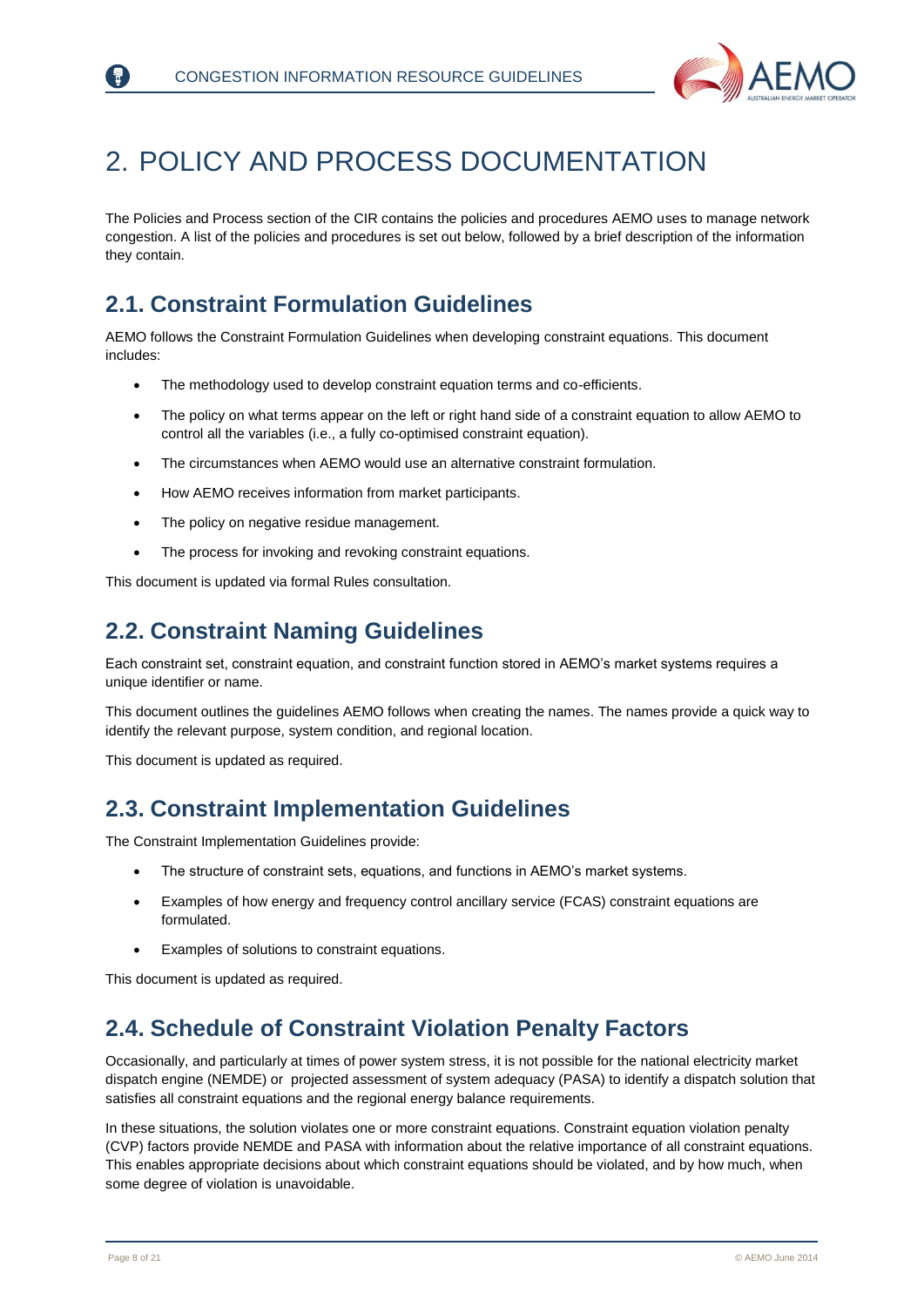

The CVP factors determine the priority of constraint equations by type (e.g., FCAS, network security, direction constraints, and ramp rate limits).

The CVP factors are listed in the constraint violation penalty factors document; changes to this are made through consultation with interested parties as and when issues with the current list are identified.

This document is updated as required.

### <span id="page-8-0"></span>**2.5. Confidence Levels, Offsets, and Operating Margins: Policy Document**

This document details the parties responsible for determining confidence levels, offsets, and operating margins as well as the factors considered when calculating these values.

This document is updated as required.

### <span id="page-8-1"></span>**2.6. Over-constrained dispatch re-run process**

An over-constrained dispatch (OCD) occurs when the cost of violating one or more constraint equations leads to a dispatch price that is either above the market price cap or below the market price floor.

NEMDE uses a linear programming optimisation method to solve a five-minute dispatch run. To find a feasible solution, NEMDE uses the CVP factor to determine the constraint priority order. If a feasible solution cannot be found without violating one or more constraint equations, NEMDE selects which constraint equations to violate based on their order of merit. This can lead to an OCD.

National Electricity Rule 3.8.1 (c) requires AEMO to develop procedures that resolve OCD cases so that the dispatch price is determined by bids and offers of scheduled plant and not by the relevant constraint violation penalty factors.

The procedure involves relaxing the violated constraint equations and re-running the dispatch process to obtain a revised dispatch price. The procedure has an automatic (real-time) component and a manual (next business day) component.

This procedure is amended through formal Rules consultation.

### <span id="page-8-2"></span>**2.7. Constraint Frequently Asked Questions**

This document contains a list of frequently asked questions (FAQ) about constraints and their operation in the NEM. It is updated as required.

### <span id="page-8-3"></span>**2.8. Limits Advice Guidelines**

The Limits Advice Guidelines provide market participants with information about what AEMO requires to convert limit advice into constraint equations.

This document is updated as required.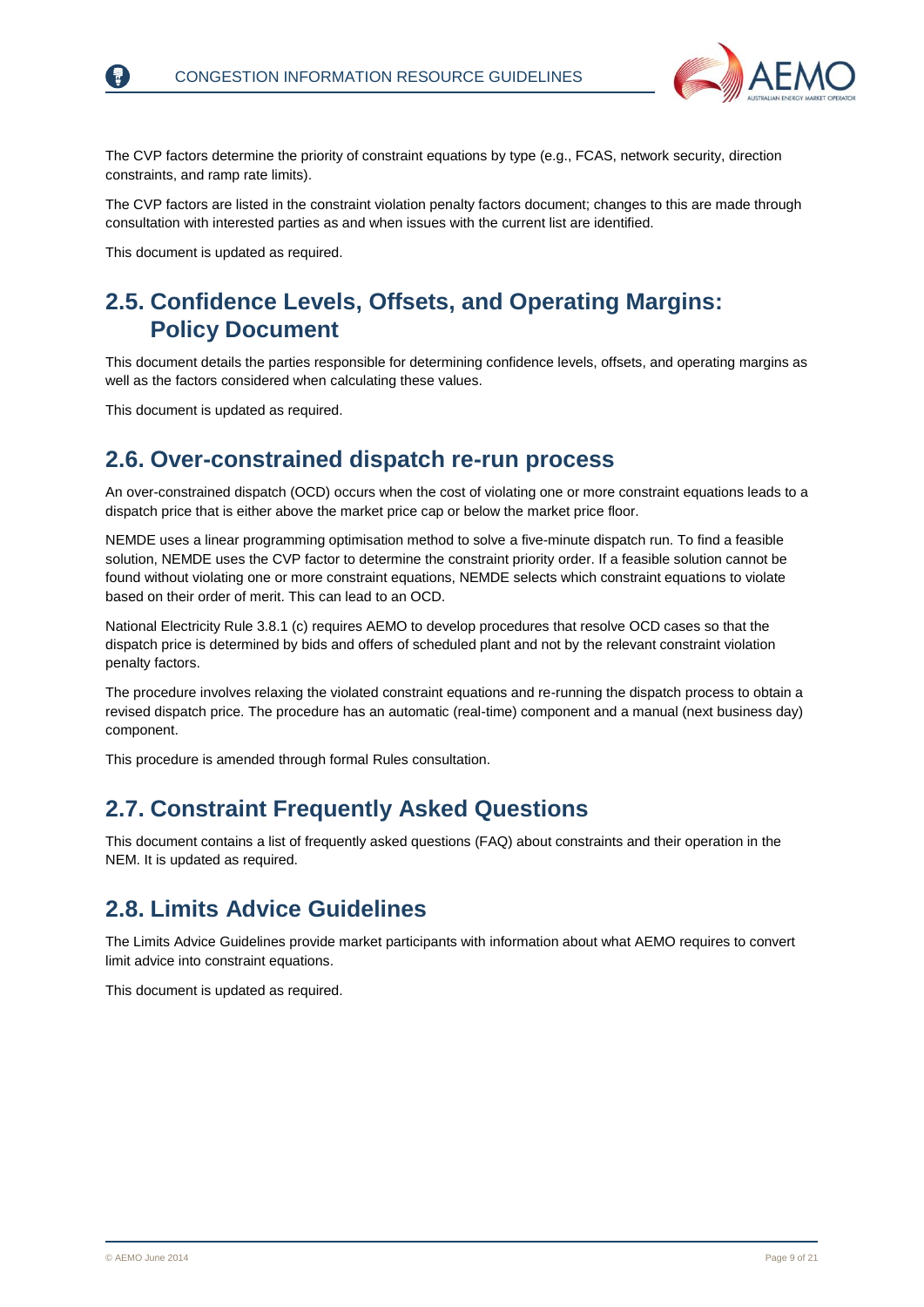

## <span id="page-9-0"></span>3. EDUCATIONAL MATERIAL

### <span id="page-9-1"></span>**3.1. Training Courses**

AEMO offers several NEM training courses designed to improve participant understanding of how the NEM works.

One of the courses AEMO offers is an interactive constraints management course (Network and FCAS Constraints in the NEM). This assists stakeholders understand how congestion is managed from a NEM operational perspective, and how it affects dispatch and pricing outcomes.

The course is run face-to-face over two days, and is scheduled regularly across NEM jurisdictions. A fee is charged to reflect the cost of running the course.

### <span id="page-9-2"></span>**3.2. Videos**

R)

This section of the CIR contains brief videos explaining how constraint equations work.

New videos are updated as required.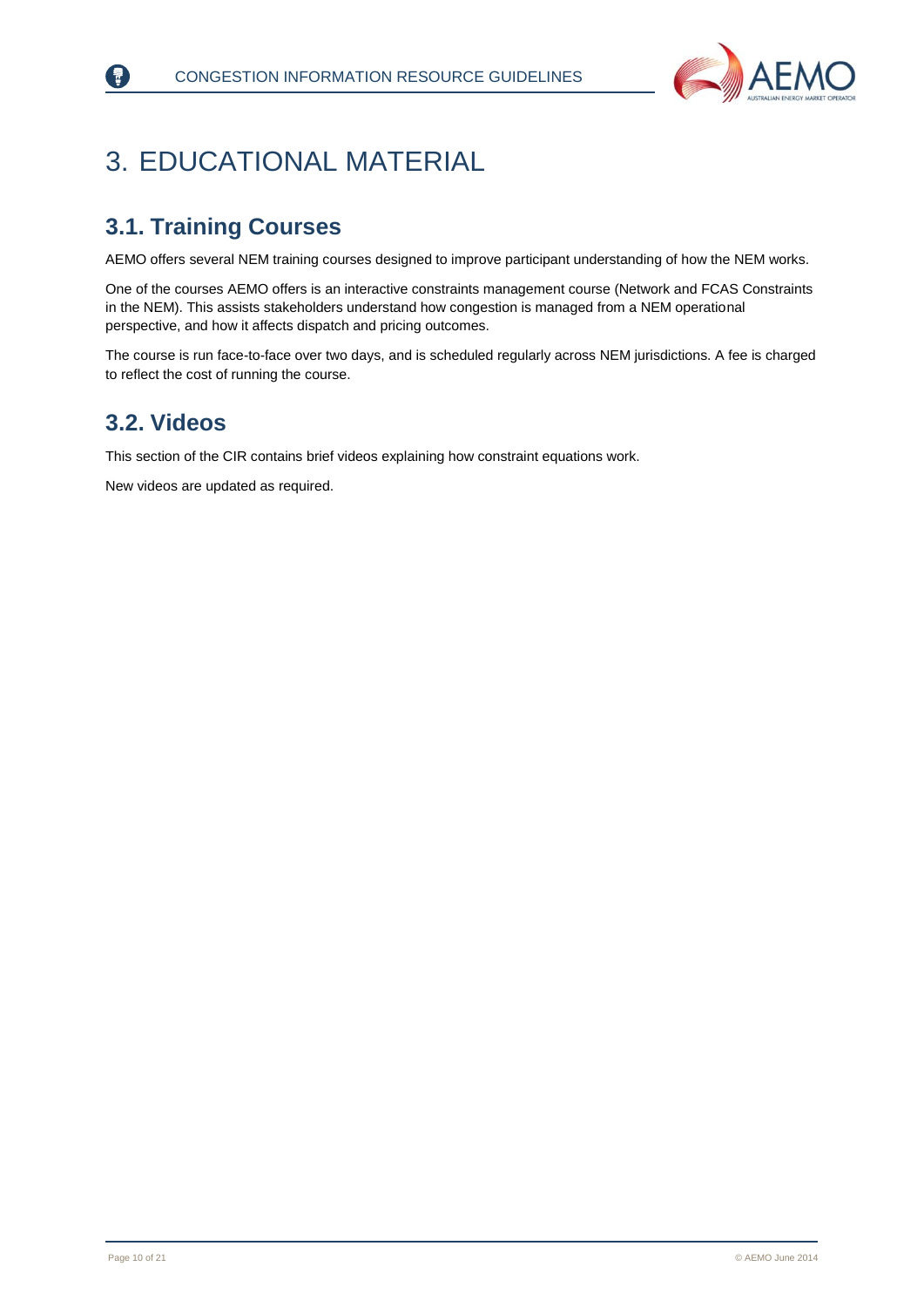

## <span id="page-10-0"></span>4. NETWORK STATUS AND CAPABILITY

This section of the CIR contains information relating to the physical status of the electricity transmission network and its capability to transfer power between network locations.

This includes information about anticipated and historical transmission equipment outages, and the implications of those outages for power transfer capabilities.

Registered market participants can view this information to assist in projecting market outcomes.

### <span id="page-10-1"></span>**4.1. Network Outage Scheduler**

Under Rule 3.7A(p), TNSPs are required to submit their best estimates regarding planned network outages.

TNSPs meet this obligation by entering information about their network outages into the network outage scheduler (NOS) application. This includes information about all out-of-service work, and any secondary bookings forecast to constrain the dispatch process.

#### **4.1.1. Inputs**

Bookings for outages can be made up to two years in advance or at short notice in response to an emergency. TNSPs enter the following outage information into the NOS:

- The equipment affected by the outage.
- The planned start and end time of the outage.
- Whether it is secondary or in-service work.
- Any notes associated with the outage.

AEMO assesses the outage bookings and enters the following information into the NOS:

- Any constraint equations invoked associated with the outage.
- The assessment status of the outage.
- Any further notes associated with the outage.

#### **4.1.2. Outputs**

The NOS publishes a report, updated every 30 minutes, which contains the following information about each outage:

- Region name NEM region name.
- Station name the terminal or switching station at which the work is based.
- Equipment name the element which is out of service to the system.
- Equipment type e.g., Line, XFMR: transformer, CP: Capacitor, BUS: busbar.
- kV the voltage level of the equipment.
- Start time planned date and time for the outage commencement, or actual start time if an outage has commenced.
- End time planned date and time for the outage completion.
- Recall time the time required to recall the outage.
- Date/time of the original inclusion of the outage in the NOS.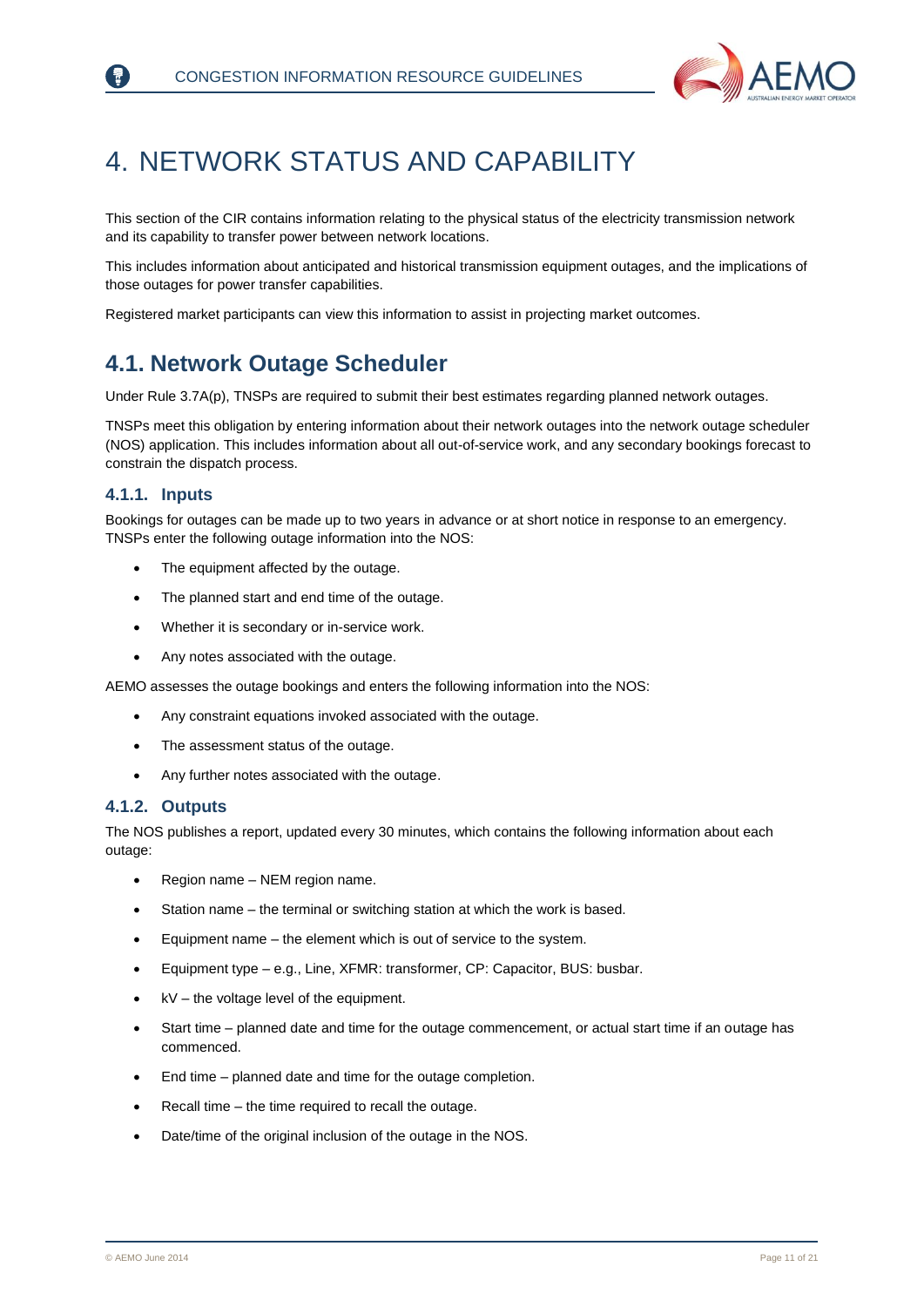

- Date/time of the last change This includes only a change to the outage date(s). It excludes minor changes to the NOS entry such as TNSP notes, outage time change on the same day, and outage status updates.
- TNSP that submitted the outage.
- Status indicates the likelihood of the outage proceeding.
- Constraint set ID constraint set identifier from constraint library.
- Secondary/in-service flag:
	- $\circ$  1 = secondary or in-service work.
	- $0 =$  normal out of service.
- Recall time (D) time required to return the out or service plan during the day.
- Recall time (N) time required to return the out or service plan during the night.
- Date/time of original inclusion of outage.
- Date/time of last change.
- TNSP that submitted the change.
- Resubmit reason TNSP's reason for the change in the outage.

### <span id="page-11-0"></span>**4.2. Transmission Equipment Ratings**

Under Rule S5.1.12, network service providers (NSPs) are required to advise AEMO of the rating of their transmission lines, distribution lines, and other equipment.

This can be provided as static data for use under specified conditions; telemetered dynamic real time data for use in dispatch timeframe; or be hand dressed in AEMO's EMS in urgent circumstances.

AEMO publishes two reports on the transmission equipment ratings (TER) section of the CIR. These reports contain information about static ratings for use under specified conditions:

- The first report, Altlimits, contains information on all plant ratings in use by AEMO. This report is updated when AEMO receives new information and loads it into the EMS.
- The second report, Public TER Daily, contains only those plant ratings used in constraint equations. It identifies the SPD ID<sup>2</sup> used by constraint equations to reference the rating, and whether the rating value is dynamically calculated (dynamically calculated values are not included in the file). This file is updated daily.

#### **4.2.1. Inputs**

NSPs provide information about their equipment including the rating application levels, application rules, and the rating values.

This information is provided if NSPs add new equipment into their network or if existing equipment ratings change.

#### **4.2.2. Altlimits Report Outputs**

The following information is published in the TER report:

\_\_\_\_\_\_\_\_\_\_\_\_\_\_\_\_\_\_\_\_\_\_\_\_\_\_\_\_\_\_\_\_\_\_\_\_\_\_\_\_\_\_\_\_\_\_\_\_\_\_

- Site name the substation, terminal station, or power station name.
- Plant type transmission lines may be 'LINE', 'TIE', 'SUMM' for summated lines, or 'S\_REACT' for series reactors. Transformers may be 'TRANS', 'TX', or 'TF'.

 $2$  A SPD ID is the identifier used in a constraint equation to represent a data quantity (such as a rating, line flow, or generator output).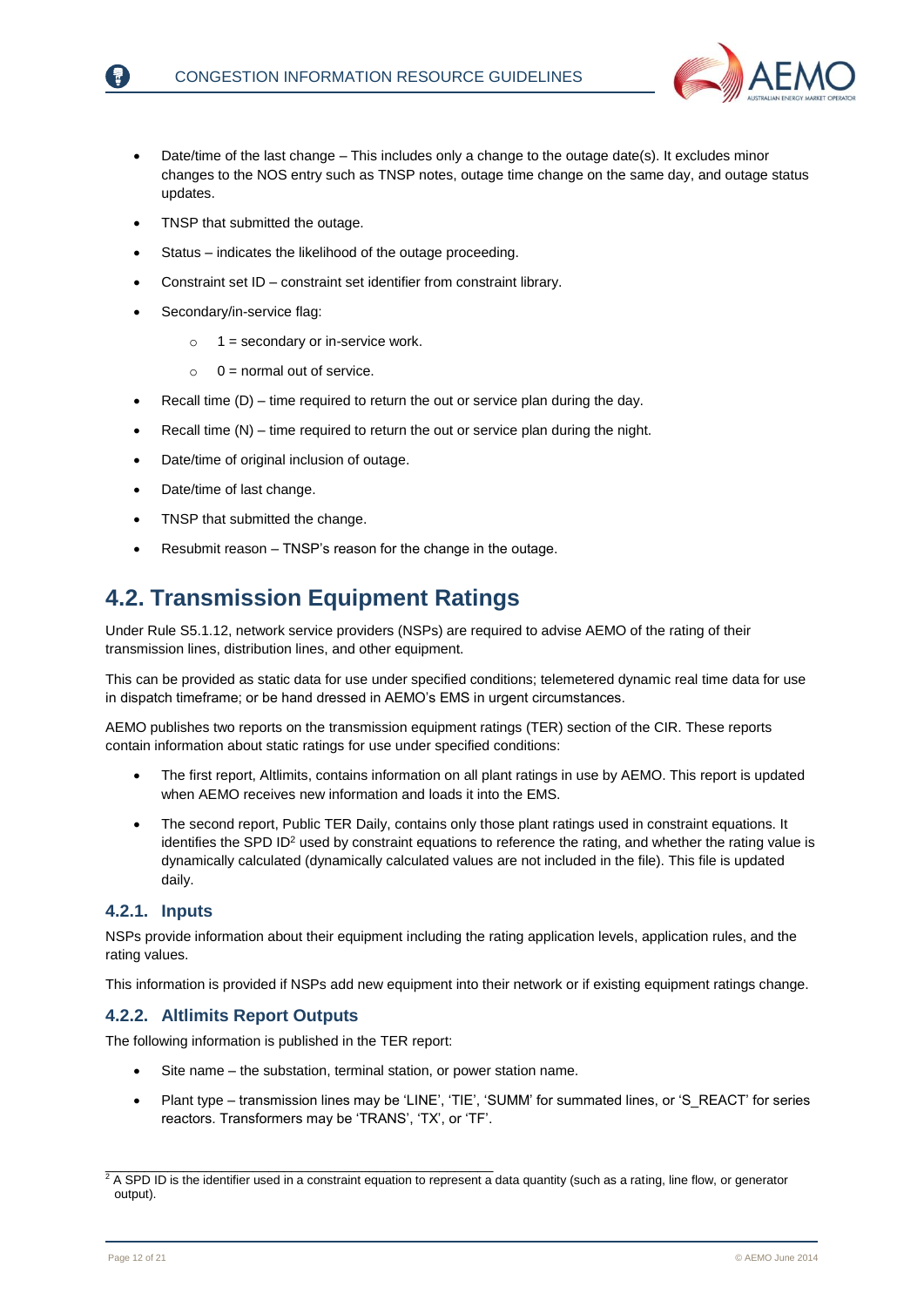

- Plant ID the equipment identifier.
- Region the NEM region.
- Measurement all values included in the publication process are MVA quantities.
- Level NORM, EMER, or LDSH.
- Alternate value an identifier which describes when the rating is applicable, such as summer or winter.
- Low and high the low and high provide a directional feature in the application of the rating. When associated with the site name, the low and high are interpreted using the convention of a positive value represents power flow from the site into the equipment.

#### **4.2.3. Public TER Daily Report Outputs**

The following information is published in the Public TER Daily report:

- Site ID the substation, terminal station, or power station name.
- Equipment type transmission lines may be 'LINE', 'TIE', 'SUMM' for summated lines. Transformers may be 'TRANS', 'TX', or 'TF'.
- Equipment ID the equipment identifier.
- Region the NEM region.
- Rating Level NORM, EMER, or LDSH.
- Alternate value an identifier which describes when the rating is applicable, such as summer or winter.
- Rating the rating value. Positive values indicate power flow from the site into the equipment.
- Rating Type either STATIC or DYNAMIC. Ratings with the Rating Type of DYNAMIC have a real time telemetered rating value supplied by the asset owner. This report does not include the telemetered rating value in the Rating field. The dynamic rating value would normally be the rating applied in Dispatch (and in some cases for a number of Pre-dispatch intervals).
- SPD ID the identifier used in a constraint equation RHS to reference the rating value.
- Effective From the date and time the rating is active from and available as an input to constraint equations.
- Effective To the date and time the rating is made inactive and unavailable as an input to constraint equations.

#### **4.2.4. Using the Transmission Equipment Ratings**

The information in the TER can assist participants with network analysis.

The ratings can also assist with constraint equation analysis as they can be used to determine what rating was used in a particular constraint equation.

### <span id="page-12-0"></span>**4.3. Planned Electricity Network Outages**

NER 3.7A(b)(1) requires AEMO to publish information about planned network events likely to materially affect network constraints in relation to a transmission system.

The CIR includes information on network outages planned for the next 13 months that, in the reasonable opinion of the relevant TNSP, will (or are likely to) have a material effect on transfer capabilities. TNSPs must provide AEMO with this information by the fifth business day of each month in accordance with the timetable for providing information for the medium term PASA.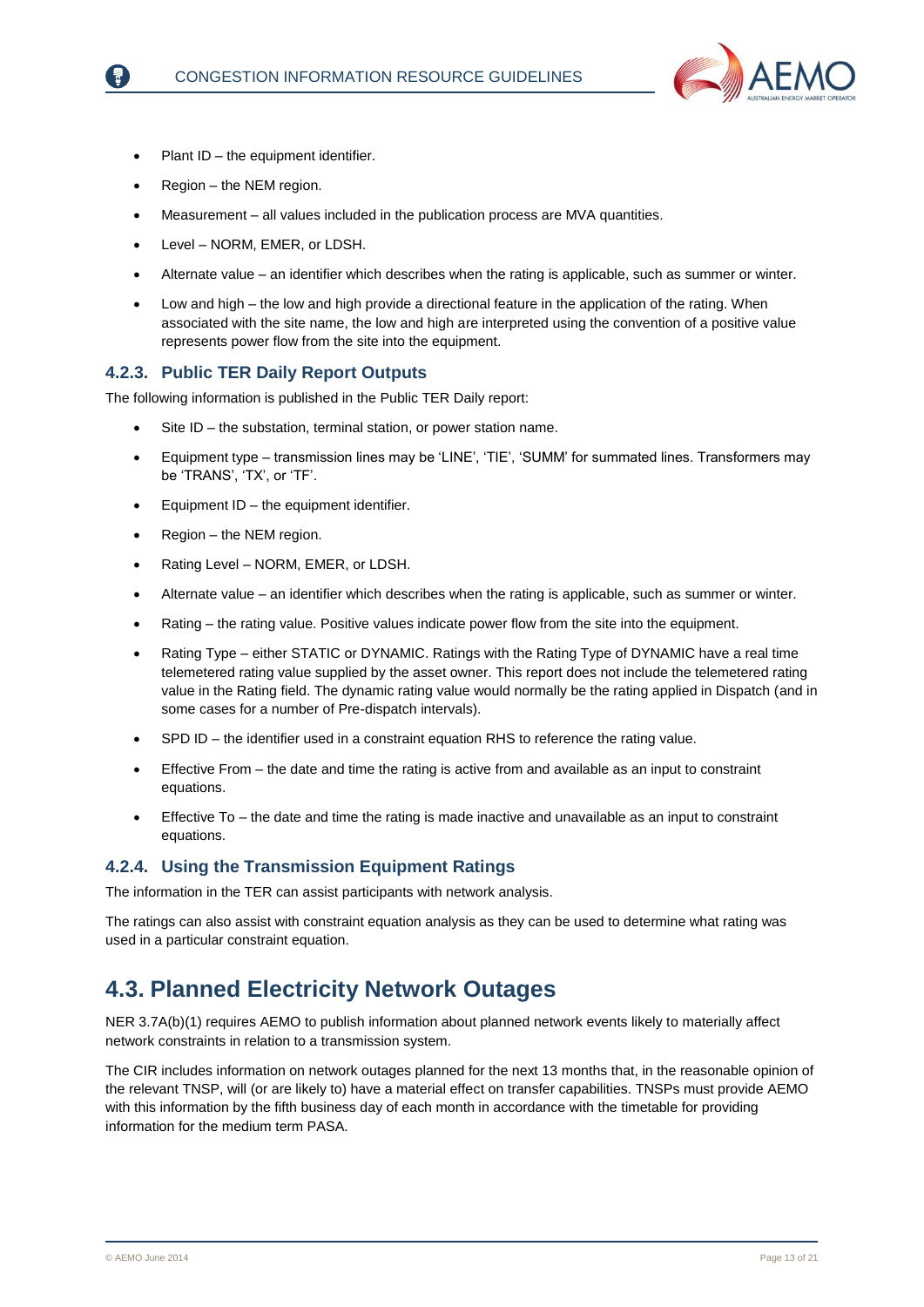

#### **4.3.1. Outputs**

AEMO has two methods for publishing planned electricity network outages, depending on how the TNSP provides the information:

- Via the existing NOS data publication (see Section 9.1). This is AEMO's preferred method.
- Via spreadsheets published on the planned electricity network outage page.

AEMO provides an assessment of the projected impact of planned network outages on power transfer capabilities by including the constraint set ID in the NOS data and the spreadsheets.

Plain English descriptions of the constraint equations are available via AEMO's market management system (MMS) web portal (see Section 9.4.2).

#### **4.3.2. Timeframe for publishing planned network event information**

In accordance with the spot market operations timetable<sup>3</sup>, AEMO publishes the planned network event information by 4.00 pm on the fifteenth business day of each month.

### <span id="page-13-0"></span>**4.4. Electricity market data available via the MMS web portal**

The MMS is a secure web portal that provides current market information to registered electricity market participant only. Each participant has access to these web pages and the security model allows participants to manage the rights of the users in their organisation.

AEMO provides information in the CIR about how participants can access and configure the MMS web portal.

#### **4.4.1. Outputs**

The congestion related outputs in the MMS web portal are the constraint equation and interconnector solution results. These results are available for the Dispatch, Pre-dispatch and short term PASA timeframes.

Where constraint equation IDs are listed a link is provided to the "plain English" converter.

### <span id="page-13-1"></span>**4.5. Plain English Constraint Equations**

The plain English constraint equation converter, available on the MMS web portal, produces a version of a constraint equation which can be more easily understood by participants.

The conversion tool changes the IDs used on the left and right hand sides of constraint equations to a description (e.g., Q\_DIRLK\_H31MDNR\_TRFMR becomes "MW flow on Molendinar 275/110 kV transformer" and "NBAY1" is converted to "Bayswater unit 1").

It also converts reverse Polish notation (RPN) calculations into conventional algebraic form.

### <span id="page-13-2"></span>**4.6. Transmission line diagrams**

\_\_\_\_\_\_\_\_\_\_\_\_\_\_\_\_\_\_\_\_\_\_\_\_\_\_\_\_\_\_\_\_\_\_\_\_\_\_\_\_\_\_\_\_\_\_\_\_\_\_

AEMO produces single line diagrams of the national transmission network as part of its National Transmission Network Development Plan (NTNDP). This information is updated annually. It includes:

- An interactive map providing information about modelled projects, market simulation outputs, and other information.
- A high-level overview of the main transmission networks and interconnections for each region.
- Detailed network diagrams containing further network details at the bus level.

<sup>3</sup> AEMO. Spot Market Operations Timetable. Available at: [http://www.aemo.com.au/Electricity/Market-Operations/Dispatch/Spot-](http://www.aemo.com.au/Electricity/Market-Operations/Dispatch/Spot-Market-Operations-Timetable)[Market-Operations-Timetable.](http://www.aemo.com.au/Electricity/Market-Operations/Dispatch/Spot-Market-Operations-Timetable) Viewed on: 3 March 2014.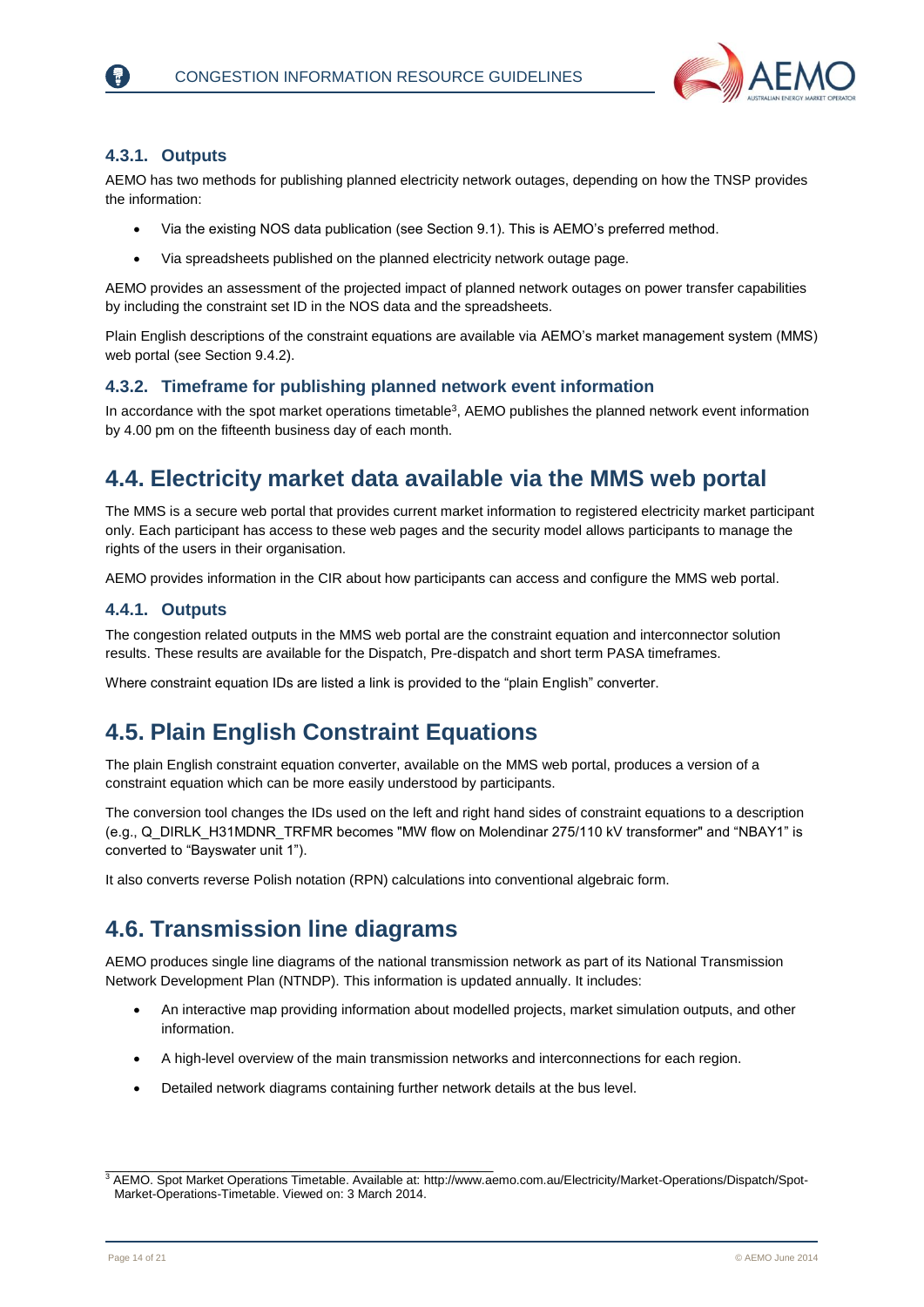

## <span id="page-14-0"></span>5. STATISTICAL REPORTING STREAMS

This section of the CIR contains continuous reporting streams that provide stakeholders with regularly updated specific views of network congestion. The reports provide an analysis of available raw data, to reveal trends in specific reporting areas.

### <span id="page-14-1"></span>**5.1. Comparison of Regional and Locational Prices**

One of the AEMC's 2008 Congestion Management Review recommendations was to amend the Rules to "require AEMO to publish analysis on the extent and pattern of mis-pricing cause by congestion". This requirement is captured in Rule clause 3.7A(b)(2).

This analysis compares the regional reference price at reference nodes and the notional prices at connection points. The resulting Mis-pricing due to Network Congestion report provides an historical analysis of cases when regional and notional prices differed in the presence of network congestion. More information on the calculations used in the report is available via the Mis-pricing Information Resource.

The difference in prices occurs when a generator's dispatched quantity is directly subject to a binding constraint equation. The report ignores the impact due to transmission loss factors as it compares the regional reference price and not the price seen by the generator.

This information may assist market participants to understand and manage risks associated with network congestion.

#### **5.1.1. Outputs**

The information published mainly consists of graphs and tables showing the differences between regional and notional prices for the previous quarter and comparing this to the previous three quarters.

#### **5.1.2. Inputs**

The main input to the Mis-pricing Due to Network Congestion report is the data on the differences between regional and notional prices. Information required to obtain this base data includes:

- A list of all binding constraint equations with one or more scheduled generators, loads, or network service connection points on the left hand side.
- Raw marginal values of binding constraint equations in the dispatch scope.
- Information about the prior outage condition.

The above information is stored in AEMO's MMS database.

#### **5.1.3. Other mis-pricing information**

The raw data for each dispatch interval used to calculate the quarterly Mis-pricing Due to Network Congestion report is provided to all registered participants the following business day via the MMS data model.

### <span id="page-14-2"></span>**5.2. Interconnector Quarterly Performance Report**

NER clause 3.13.3(p) states that AEMO must publish, on a quarterly basis, the following details for each day of the preceding quarter (for all interconnectors):

- Interconnector transfer capability.
- The discrepancy between interconnector transfer capability and the capacity of the relevant interconnector in the absence of outages on the relevant interconnector only.

AEMO satisfies this requirement by publishing:

1. Guidelines to nominal interconnector capability.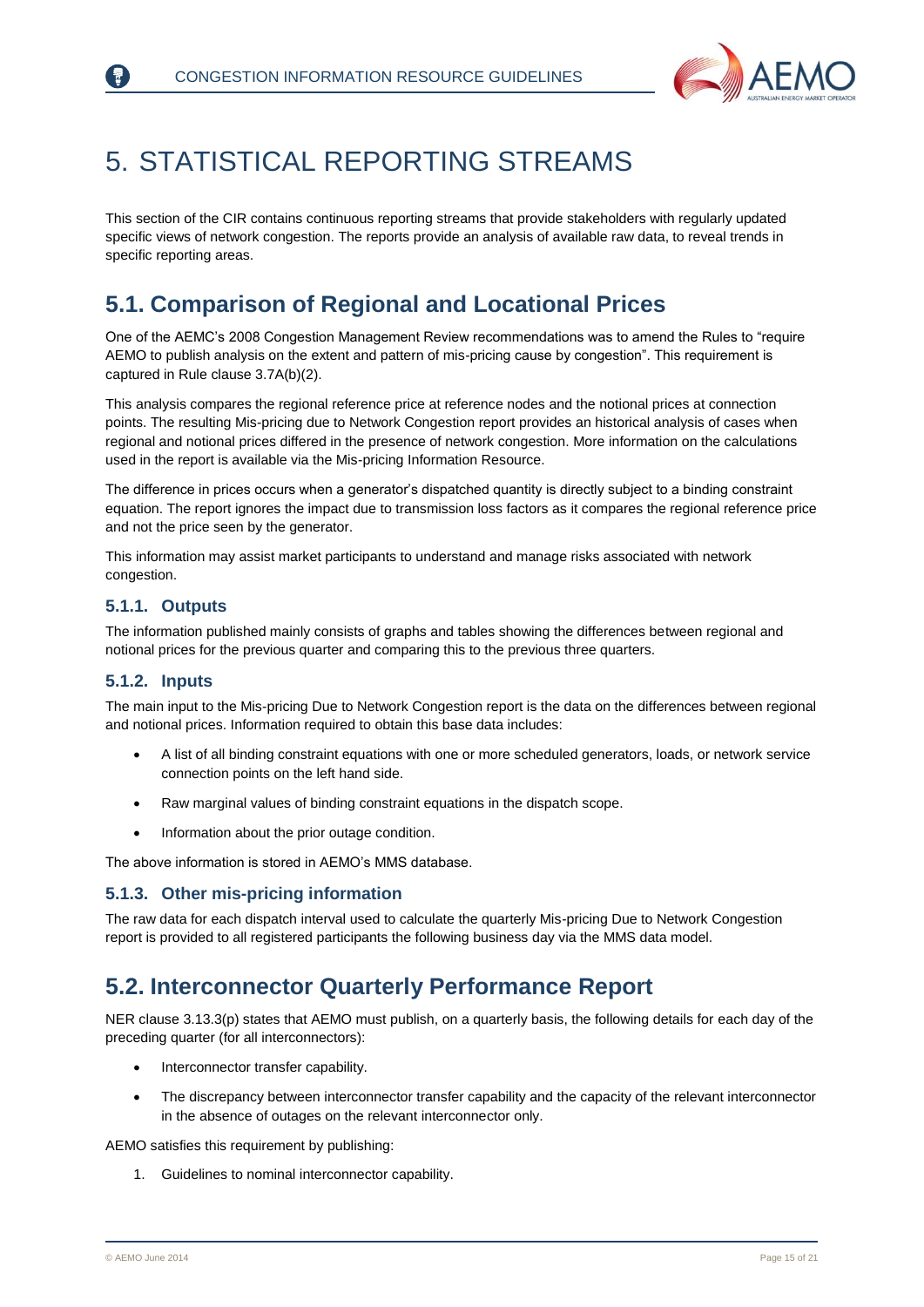

- 2. A dispatch interconnector solution via the MMS data model.
- 3. A table in the monthly constraint report detailing the top binding interconnector limit setters.
- 4. A list of the constraint equations which set the interconnector limits, published along with the Annual NEM constraint report.

### <span id="page-15-0"></span>**5.3. Interconnector Limits for MT PASA**

This report is published to supplement the MT PASA outputs to meet AEMO obligations with regards to Rule 3.7A.

#### **5.3.1. Outputs**

The key outputs of this report are the forecasts of interconnector capabilities in the MT PASA timeframe. In addition, the report explains various power system characteristics that could determine the power transfer limits of the interconnectors.

#### **5.3.2. Inputs**

The interconnector power transfer capabilities determined in the Reliability LRC<sup>4</sup> calculation of the MT PASA process. These capabilities are determined using constraint equations designed to reflect maximum power transfer capabilities (without taking into account the planned network outages) and use the MT PASA 10% POE demand forecast where the constraint equation contains a demand term.

### <span id="page-15-1"></span>**5.4. Annual Constraint Report**

The main purpose of this report is to provide information to market participants on the performance of constraints and to highlight transmission congestion related issues in the NEM over the previous year.

The report contains, but is not limited to, the major binding/violating constraint equations, timing of major outages, and commentary on these. Where possible this information is represented graphically to highlight trends throughout the reporting year.

The Annual Constraint Report is published annually.

### <span id="page-15-2"></span>**5.5. AEMO Incident Reports**

AEMO produces reports on power system incidents and market incidents. While not all reports are related to congestion, the full list is linked to the CIR for completeness.

### <span id="page-15-3"></span>**5.6. Monthly Constraint Reports**

The Monthly Constraint Report details constraint equation performance and transmission congestion related issues for each month.

The report contains, but is not limited to, major binding constraint equations, investigations of violating constraint equations, usage of the constraint automation, and performance of pre-dispatch constraint equations.

Transmission and generation changes are also detailed along with the number of constraint equation changes made by constraint builders.

\_\_\_\_\_\_\_\_\_\_\_\_\_\_\_\_\_\_\_\_\_\_\_\_\_\_\_\_\_\_\_\_\_\_\_\_\_\_\_\_\_\_\_\_\_\_\_\_\_\_

 $4$  Low reserve condition – see NER 4.8.4(a)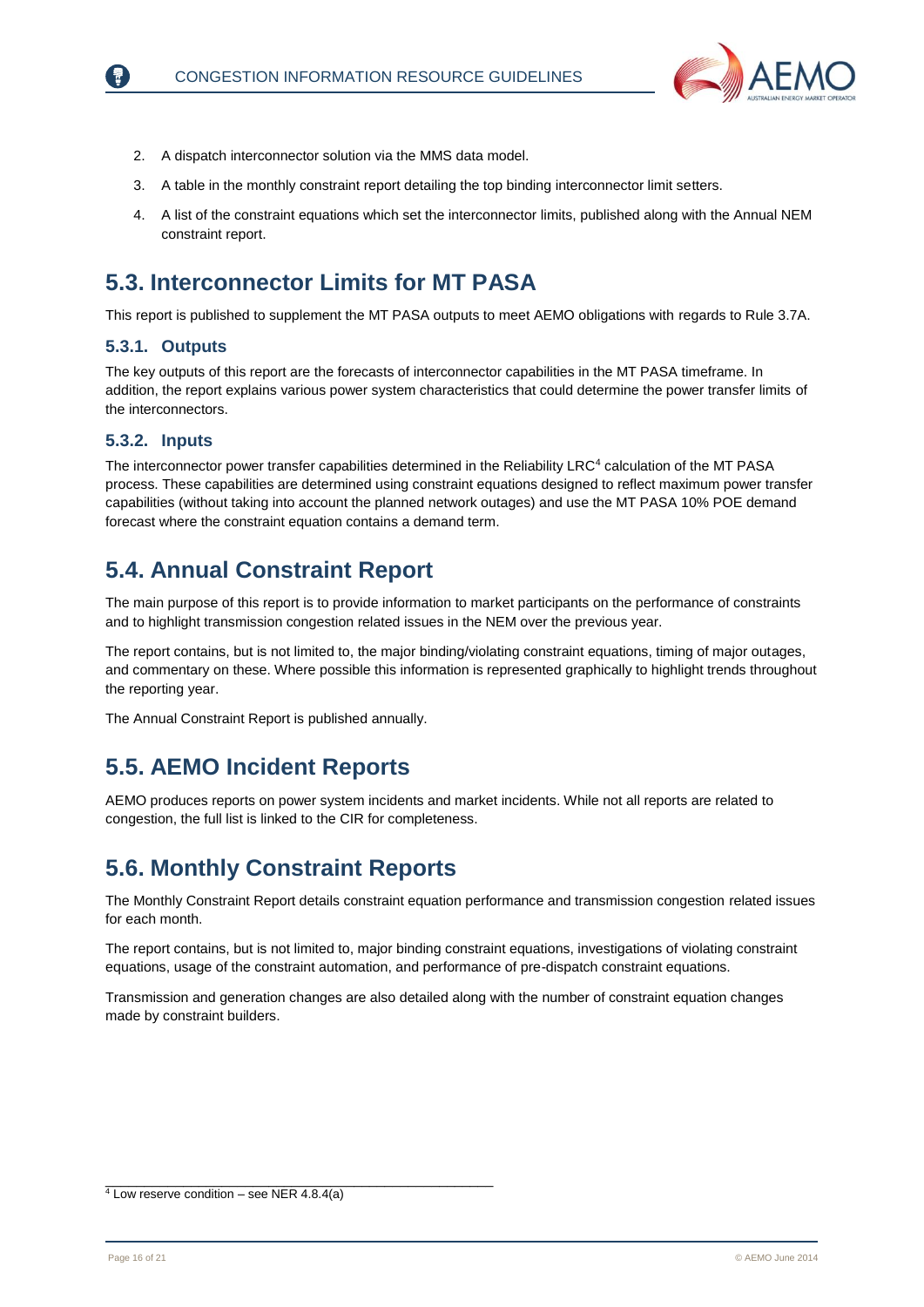

## <span id="page-16-0"></span>6. ISSUES AND TRANSITIONAL ARRANGEMENTS

NEM network congestion management is often the subject of development and change. The Issues and Transitional Arrangements section of the CIR provides users with information pertaining to significant current developments affecting network congestion.

### <span id="page-16-1"></span>**6.1. National Transmission Network Development Plan**

AEMO publishes the NTNDP annually as an indicator of the expected generation and transmission outcomes for the next 20 years.

The planning scenarios used in the NTNDP are based on information obtained through consultation with market participants and include rigid planning practices to account for variables such as the impact of carbon pricing policies and the Federal Government's renewable energy target.

### <span id="page-16-2"></span>**6.2. TNSP Annual Planning Reports**

The NER requires TNSPs to produce an Annual Planning Report, published around mid-year.

In these reports, TNSPs are required to analyse the future operation of their transmission network based on load forecasts developed through consultation with their distributors. Items that can be detailed in the reports are:

- Need for and location of new connection points.
- Forecasts of potential power system constraints and proposals to alleviate these constraints.
- Network assets requiring replacement.

### <span id="page-16-3"></span>**6.3. TNSP network augmentations**

Each TNSP has a list of current and recently completed network augmentation projects on their websites. This information includes details and current status of the project.

The CIR provides links to the relevant website.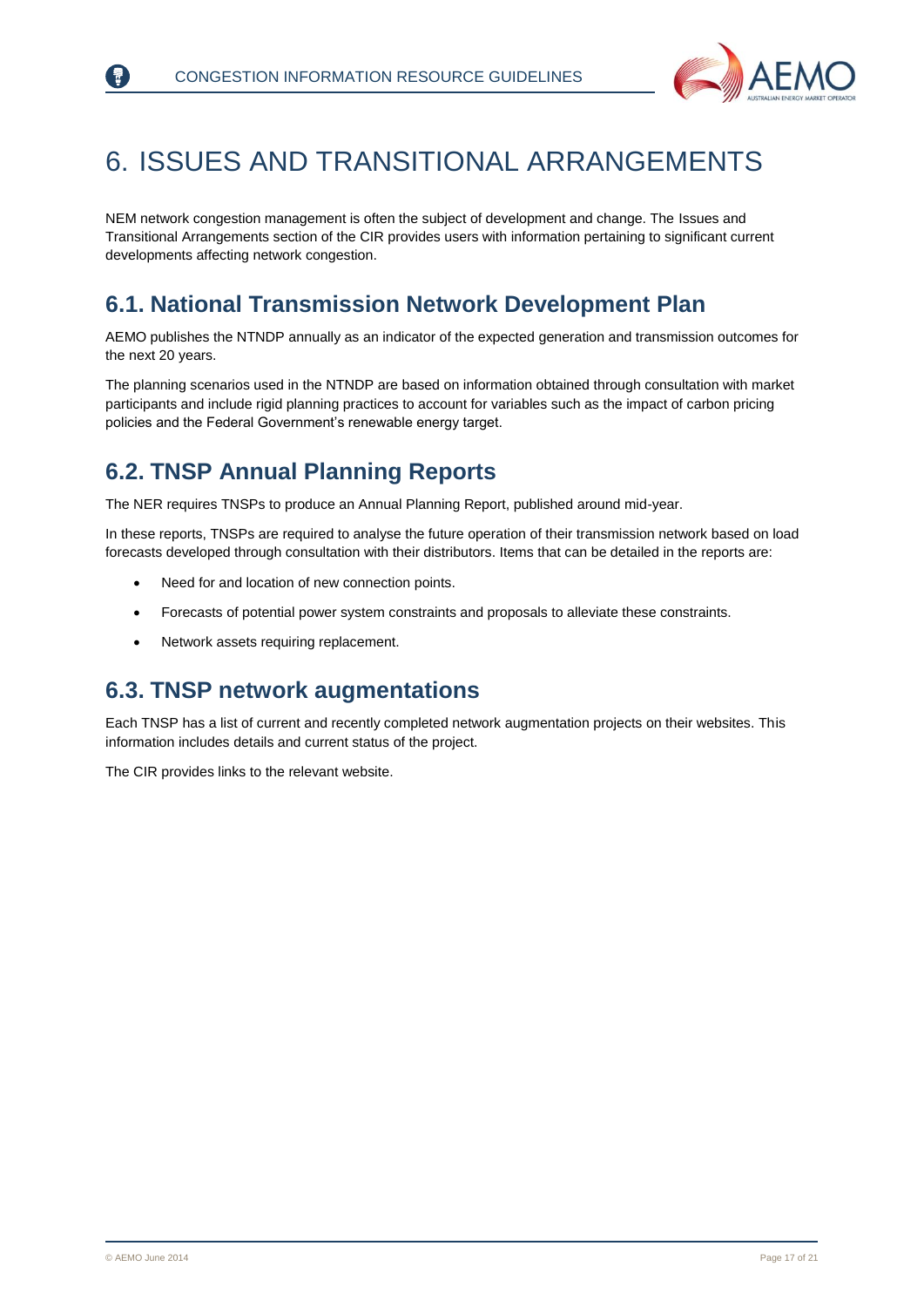

## <span id="page-17-0"></span>7. APPENDIX 1: ITEMS REQUESTED FOR THE CIR

This appendix details items submitted to AEMO as part of its annual CIR consultations from 2010 to 2013. The current status of each item is indicated.

Items are detailed here for consideration in future versions of the CIR via the process outlined in Section [1.5.](#page-6-1)

<span id="page-17-1"></span>**Table 7-1 — Items requested for the CIR**

R)

| Year | <b>Completed</b>  | <b>Requested Item Description</b>                                                                                                                                                                       | <b>Comments</b>                                                                                                                                          |
|------|-------------------|---------------------------------------------------------------------------------------------------------------------------------------------------------------------------------------------------------|----------------------------------------------------------------------------------------------------------------------------------------------------------|
| 2010 | Oct 2011          | NOS Improvements: Recall times/original submit time/time of<br>last change/TNSP.                                                                                                                        |                                                                                                                                                          |
| 2010 |                   | AEMO to work with TNSPs to publish outages via NOS instead<br>of planned network outages.                                                                                                               | Also submitted in 2011 consultation. AEMO<br>is discussing this issue with the TNSPs.<br>TransGrid and Transend are submitting<br>their outages via NOS. |
| 2010 | Sep 2010          | Link CIR to the NTNDP.                                                                                                                                                                                  |                                                                                                                                                          |
| 2010 | Feb 2010          | Report on performance of constraint equations.                                                                                                                                                          | Published as the annual NEM Constraint<br>Report in February 2010.                                                                                       |
| 2010 | Cancelled         | Daily report summarising the changes in NOS over past 24<br>hours established.                                                                                                                          | AEMO consulted with the DPRG <sup>5</sup> and both<br>agreed to cancel this in favour of providing<br>NOS data via MMS Data Model.                       |
| 2010 | Sep 2010          | Link to incident reports from CIR.                                                                                                                                                                      |                                                                                                                                                          |
| 2010 | Late 2010         | Summated LHS of constraint equations in Dispatch and Pre-<br>dispatch.                                                                                                                                  |                                                                                                                                                          |
| 2010 | Sep 2010          | CIR links to TNSP annual planning reviews.                                                                                                                                                              |                                                                                                                                                          |
| 2010 | <b>Early 2011</b> | Changes to the MMS Web Portal to include the Dispatch / Pre-<br>dispatch / PASA constraint and interconnector results.                                                                                  |                                                                                                                                                          |
| 2010 |                   | Add a heat map display of mis-pricing.                                                                                                                                                                  | This proposal requires significant resources.<br>AEMO is considering the most cost effective<br>way to achieve this.                                     |
| 2010 |                   | Visual image of NEM Outages.                                                                                                                                                                            | This proposal requires significant resources.<br>AEMO is considering the most cost effective<br>way to achieve this.                                     |
| 2010 |                   | Visual image of constraint equations.                                                                                                                                                                   | This proposal requires significant resources.<br>AEMO is considering the most cost effective<br>way to achieve this.                                     |
| 2011 | Feb 2012          | Include statistics on outage submit times in the annual<br>constraints report (planned, short notices and unplanned<br>outages). This is different to the statistics on the Planned<br>Network Outages. | Implemented in the NEM Constraint Report<br>2011.                                                                                                        |
| 2011 |                   | Include statistics on Planned Network Outages in the longer<br>timeframe (1/3/6/9 months).                                                                                                              | On hold until Planned Network Outages<br>from all TNSPs are in NOS.                                                                                      |
| 2011 | Dec 2011          | Report on constraint performance on a monthly basis.                                                                                                                                                    | Monthly Constraint Report released with<br>information on why constraint automation<br>was used and information on violating<br>constraint equations.    |
| 2011 | Apr 2011          | Include more network diagrams in the CIR.                                                                                                                                                               | Link provided to NTNDP diagrams.                                                                                                                         |

 $5$  Dispatch Price and Reference Group – now part of the NEM Wholesale Consultative Forum.

\_\_\_\_\_\_\_\_\_\_\_\_\_\_\_\_\_\_\_\_\_\_\_\_\_\_\_\_\_\_\_\_\_\_\_\_\_\_\_\_\_\_\_\_\_\_\_\_\_\_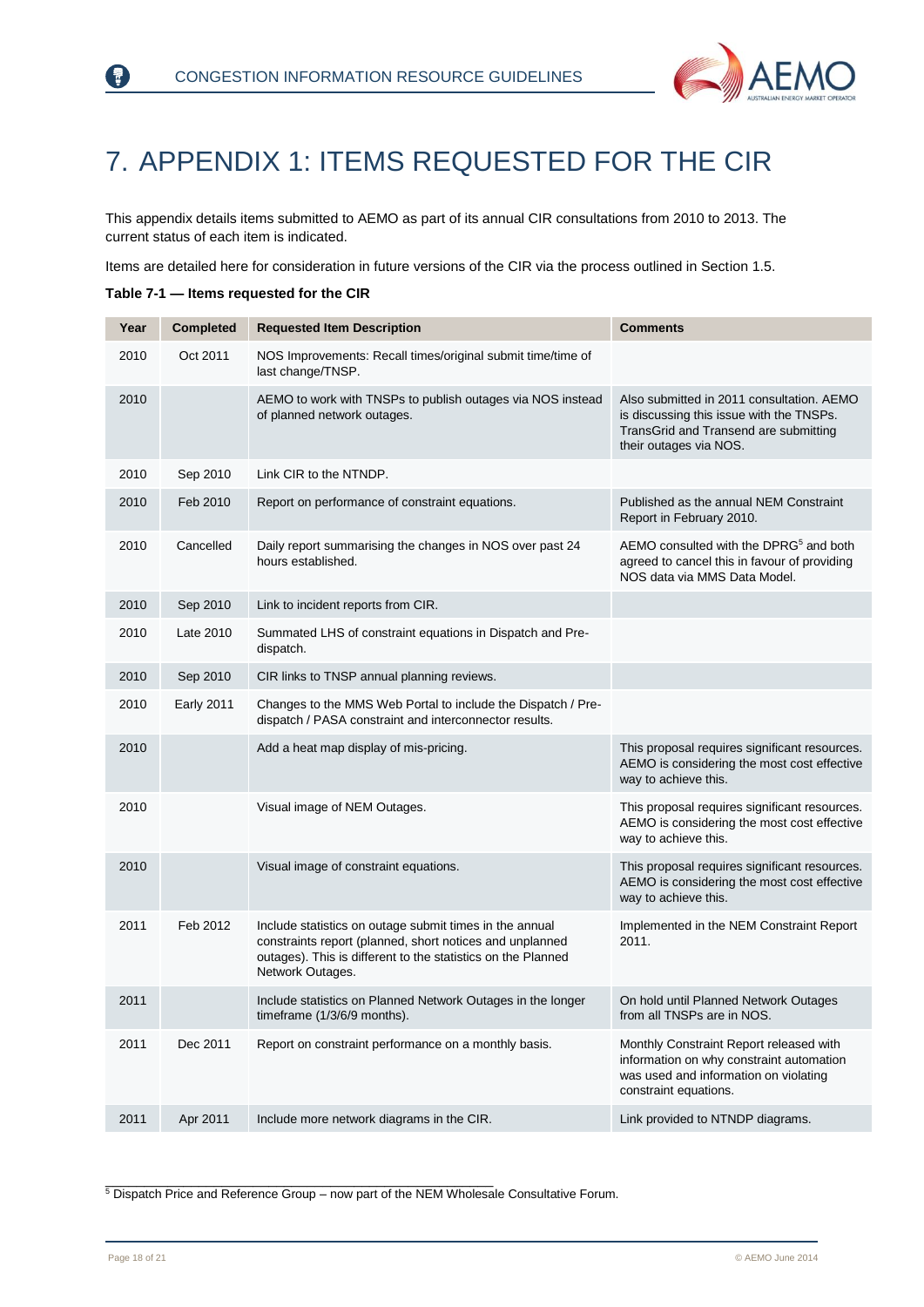

| Year                | <b>Completed</b> | <b>Requested Item Description</b>                                                                                                                                                                                                                                                                                                                                                                             | <b>Comments</b>                                                                                                                                                                                                                                                                                                                                 |
|---------------------|------------------|---------------------------------------------------------------------------------------------------------------------------------------------------------------------------------------------------------------------------------------------------------------------------------------------------------------------------------------------------------------------------------------------------------------|-------------------------------------------------------------------------------------------------------------------------------------------------------------------------------------------------------------------------------------------------------------------------------------------------------------------------------------------------|
| 2011                | Sep 2011         | Add information on how constraint equations are constructed.                                                                                                                                                                                                                                                                                                                                                  | <b>Constraint Implementation Guidelines</b><br>released.                                                                                                                                                                                                                                                                                        |
| 2011                |                  | Link to MIP data from AER.                                                                                                                                                                                                                                                                                                                                                                                    | This is AER data and is currently not<br>available on their website. When it is<br>available it will be linked.                                                                                                                                                                                                                                 |
| 2011                | Oct 2011         | NOS improvement: add outage change reason.                                                                                                                                                                                                                                                                                                                                                                    | Combined with other NOS improvements                                                                                                                                                                                                                                                                                                            |
| 2011                | Cancelled        | Include statistics on the performance of network ratings in Pre-<br>Dispatch.                                                                                                                                                                                                                                                                                                                                 | Work has commenced on this and this<br>should be completed by the end of 2012.<br>Statistics are being determined for specific                                                                                                                                                                                                                  |
|                     |                  |                                                                                                                                                                                                                                                                                                                                                                                                               | lines as a part of the dynamic rating<br>forecasting project                                                                                                                                                                                                                                                                                    |
| 2011                | <b>June 2011</b> | Link to augmentation information from TNSPs.                                                                                                                                                                                                                                                                                                                                                                  |                                                                                                                                                                                                                                                                                                                                                 |
| 2011                | Feb 2012         | Updating the existing video to the new format so it is viewable<br>on more devices.                                                                                                                                                                                                                                                                                                                           |                                                                                                                                                                                                                                                                                                                                                 |
| 2011                |                  | Additional videos on constraints.                                                                                                                                                                                                                                                                                                                                                                             | Will be addressed in as resources allow.<br>Good suggestions in the CIR 2011<br>consultation: constraint automation<br>examples, dynamic ratings and impacts in<br>pre-dispatch, overview of annual report, use<br>of interconnector limits in ST/MT PASA,<br>ratings in 5 min pre-dispatch, constraint<br>equations with all positive factors. |
| 2011                | Late 2011        | Publish NOS data via the MMS Data Interchange.                                                                                                                                                                                                                                                                                                                                                                | This will allow participants to have old<br>copies of the files to compare with and re-<br>download files.                                                                                                                                                                                                                                      |
| 2011                | Feb 2012         | Publish TER data which includes information on SPD IDs used<br>and whether the rating is dynamic.                                                                                                                                                                                                                                                                                                             | Existing file on website will remain<br>unchanged.                                                                                                                                                                                                                                                                                              |
| 2011                | May 2012         | Publish NOS and TER data via the MMS Data Model.                                                                                                                                                                                                                                                                                                                                                              | This will allow participants to use this data in<br>the same way as any other market data -<br>get historical data and integrate into their<br>own systems.                                                                                                                                                                                     |
| 2012                | Late 2012        | Review resubmit reasons and work with TNSPs to identify any<br>improvements.                                                                                                                                                                                                                                                                                                                                  | TNSPs to review resubmit reasons and<br>provide more appropriate fields where<br>applicable.                                                                                                                                                                                                                                                    |
| 2012                | November<br>2012 | Discuss with TNSPs what additional information can be<br>provided on reasons for outages.                                                                                                                                                                                                                                                                                                                     | Reason field which indicates<br>Commissioning or Maintenance to be added<br>to NOS data.                                                                                                                                                                                                                                                        |
| 2012                | June 2012        | Provide a link to the already published constraint equation<br>result data.                                                                                                                                                                                                                                                                                                                                   |                                                                                                                                                                                                                                                                                                                                                 |
| 2012<br>and<br>2013 |                  | Provide in a user friendly form in the CIR:<br>Currently invoked constraint equation results.<br>Constraint equations binding now and in pre-dispatch<br>$\bullet$<br>period.<br>Identification of generators/interconnectors impacted by<br>$\bullet$<br>each binding constraint equation.<br>Identification of which constraint equations are the limiting<br>$\bullet$<br>factors on interconnector flows. | Updated with Private Generators Group<br>(PGG) request in 2013 CIR.                                                                                                                                                                                                                                                                             |
| 2012                |                  | Provide Plain English descriptions outside the web portal.                                                                                                                                                                                                                                                                                                                                                    |                                                                                                                                                                                                                                                                                                                                                 |
| 2012                |                  | Consolidate Constraint Implementation Guidelines with FCAS<br>constraint Equations and SO_OP_3709.                                                                                                                                                                                                                                                                                                            | Planned for completion in 2014.                                                                                                                                                                                                                                                                                                                 |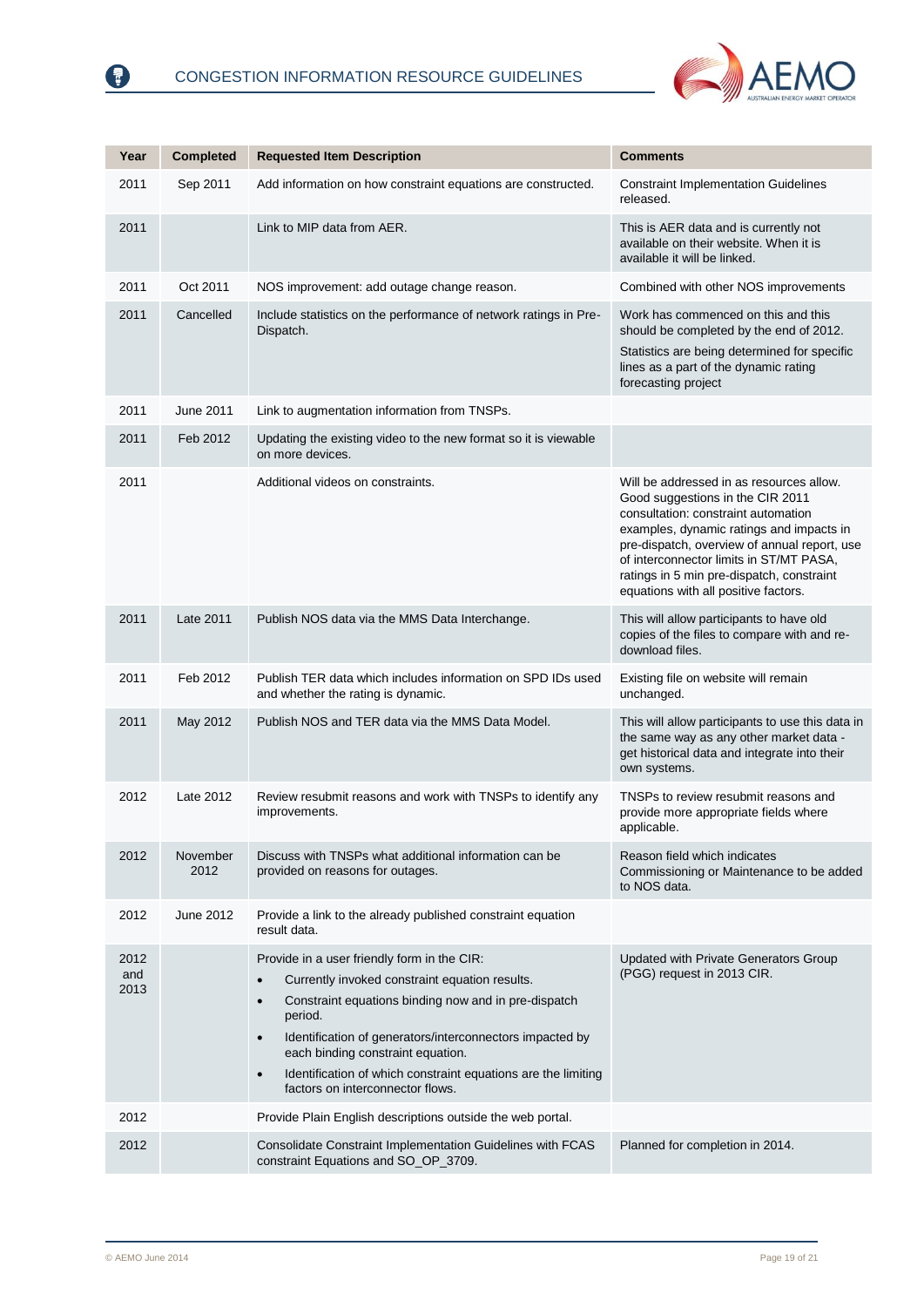

| Year | <b>Completed</b> | <b>Requested Item Description</b>                                                                                                          | <b>Comments</b>                         |
|------|------------------|--------------------------------------------------------------------------------------------------------------------------------------------|-----------------------------------------|
| 2012 | November<br>2012 | Publish mis-pricing information in near real time.                                                                                         |                                         |
| 2012 | May 2013         | Provide dynamic rating values to participants in near real time.                                                                           |                                         |
| 2012 | February<br>2013 | Modify constraint report to identify top market impact<br>constraints by region.                                                           | Included in the 2012 Constraint Report. |
| 2012 | November<br>2012 | AEMO planning team to publish market simulations on<br>assessing the use of NSCAS to relieve the 10 most critical<br>constraint equations. | Published on AEMO's website.            |
| 2013 |                  | Provide a table of current outages along with the<br>generators/interconnectors on the LHS of the invoked<br>constraint equations.         |                                         |
| 2013 |                  | Extended pre-dispatch to assist TNSPs managing outages.                                                                                    |                                         |
| 2013 | November<br>2013 | Add TNSP identifier to the published NOS data.                                                                                             |                                         |
| 2013 | May 2014         | Reduce the size of the local price tables to only include those<br>LHS terms that are affected by a constraint equation.                   |                                         |
| 2013 |                  | Add a FCAS requirement table for 5-minute pre-dispatch.                                                                                    |                                         |
| 2013 |                  | Publish the NRM_DI_AMT (used in the calculated of the<br>automated negative residue constraint equations) in the MMS<br>data model.        | Planned for November 2014.              |